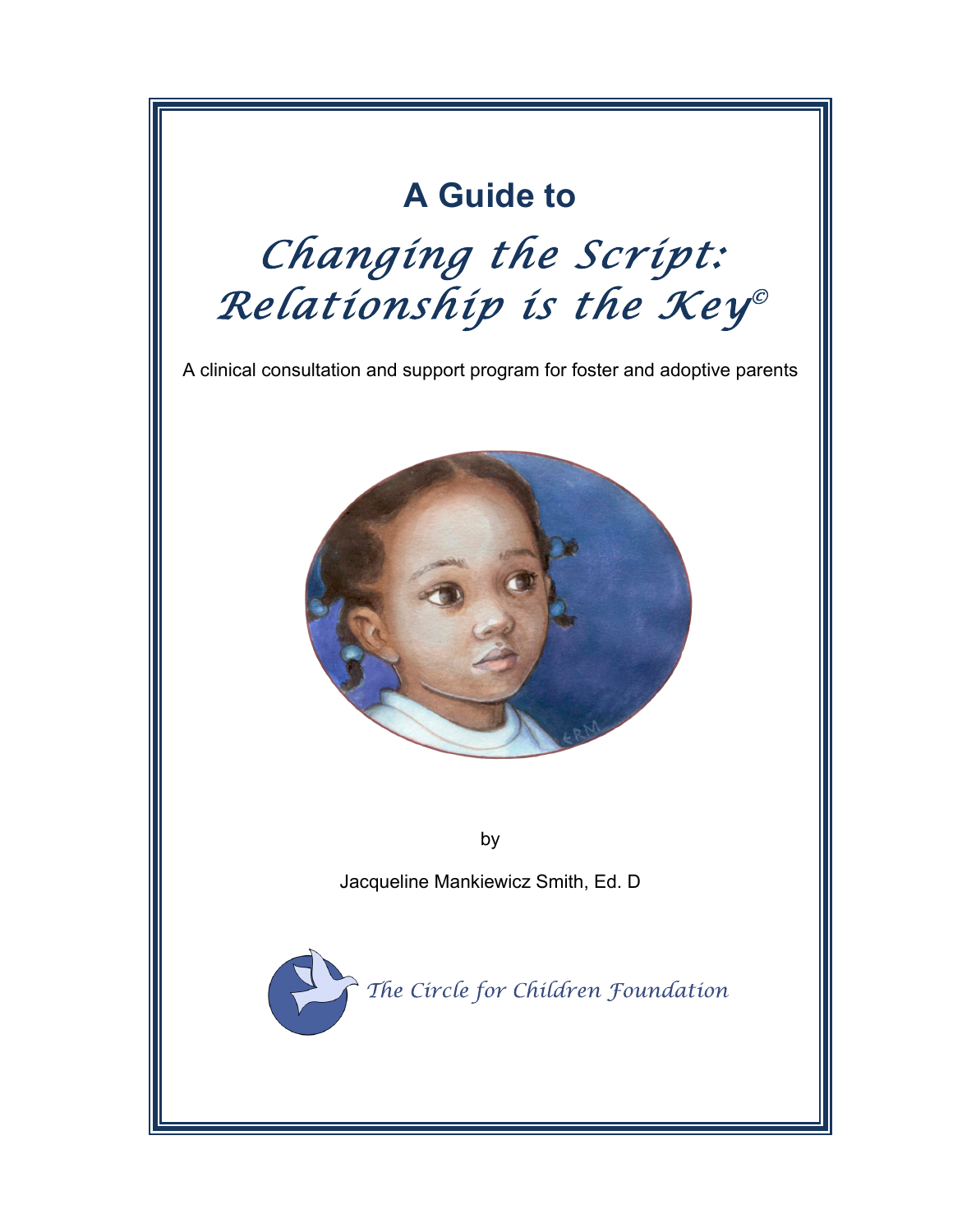The *Changing the Script: Relationship is the Key* program is copyrighted. It is requested that references to the original material in this guide be duly acknowledged as the work of the Circle for Children Foundation.

The Circle for Children Foundation hereby grants permission for this guide to be used free of charge for the specific purposes of providing Education, Treatment, and Training.

Contact information:

circleforchildren@gmail.com

Revised August 2019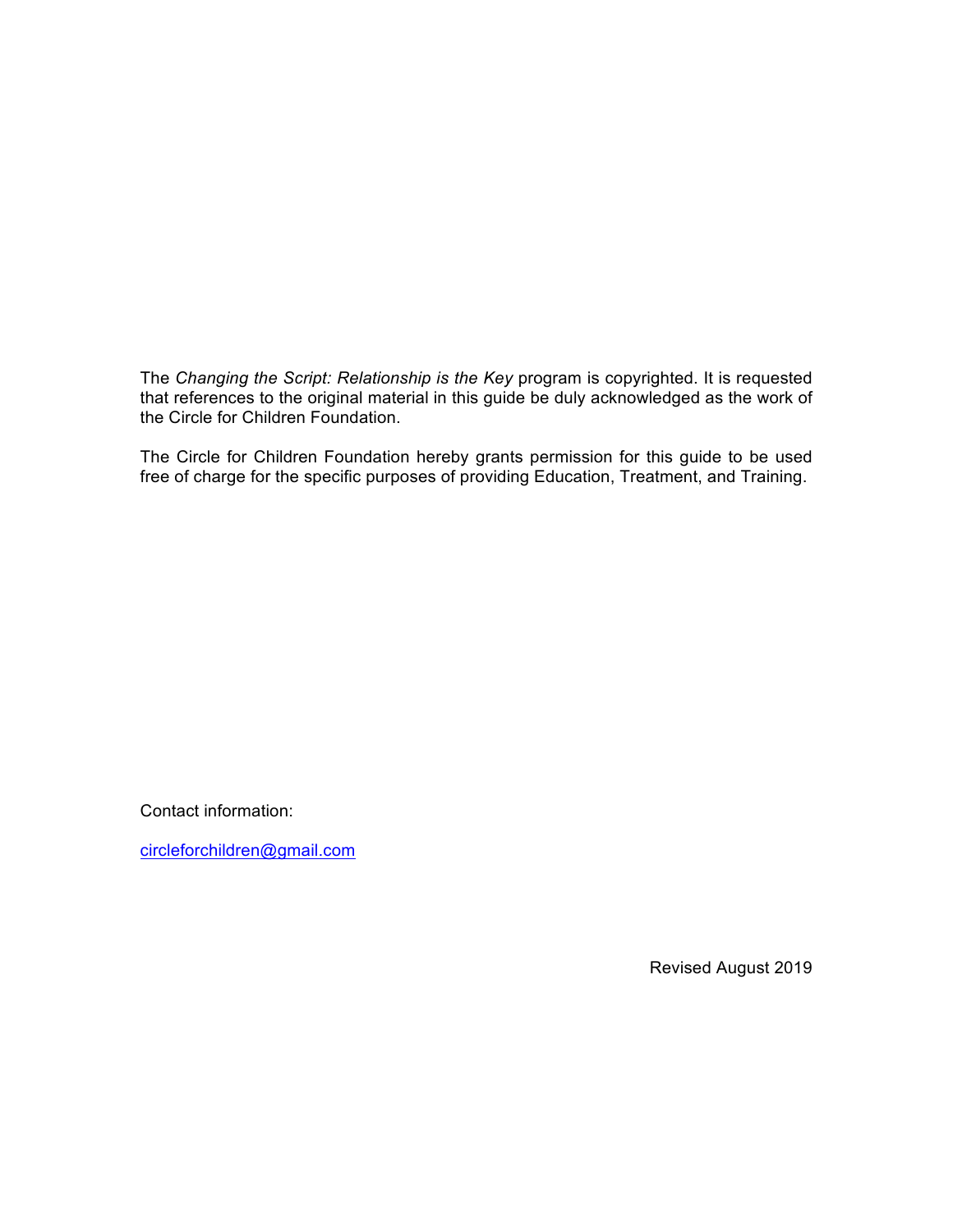| <b>CONTENTS</b>                                    | Page         |
|----------------------------------------------------|--------------|
| * INTRODUCTION                                     | $\mathbf{2}$ |
| * SECTION I                                        | 3            |
| The Rationale for the Program<br>٠                 | 4            |
| <b>Description of the Program</b><br>٠             | 5            |
| The Format of the Program<br>٠                     | 8            |
| Role and Responsibilities of the Facilitators<br>٠ | 10           |
| <b>Length and Duration of the Sessions</b><br>٠    | 11           |
| <b>Anticipated Outcomes</b><br>٠                   | 12           |
| <b>Evaluating the Program</b><br>٠                 | 13           |
|                                                    |              |
| * SECTION II                                       | 14           |
| <b>The Children's Stories</b><br>٠                 | 15           |
| <b>Understanding "Scripts"</b><br>٠                | 23           |

| • Therapeutic Interventions with Children in Care | 26 |
|---------------------------------------------------|----|
| • Long Journey to Trust                           | 34 |

# **\* BIBLIOGRAPHICAL NOTES 37**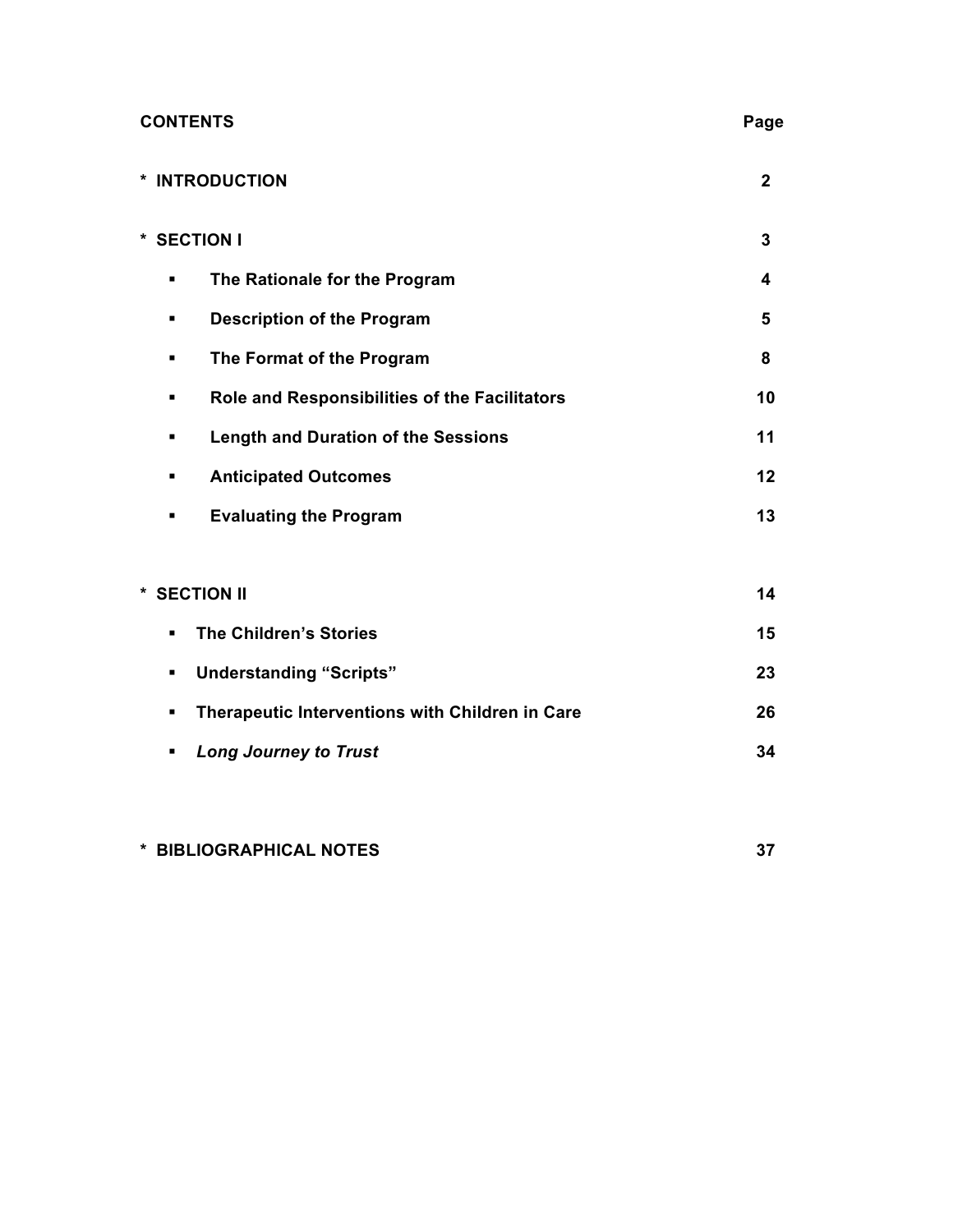#### **INTRODUCTION**

The *Changing the Script: Relationship is The Key* program offers a forum for foster and adoptive parents to develop insight into their therapeutic work with their children, to problem-solve together, and to share in mutual support.\*

The program was first developed in 2001 by Claudia Koshinsky Clipsham, Ph.D, Clinical Coordinator for the Circle for Children Foundation (the Circle). Dr. Clipsham also facilitated the program for many years, in partnership with Dr. Nitza Perlman, Clinical Consultant to the Circle and Birgitte Granofsky, Senior Psychotherapist and Research Associate.

Many times in the elaboration of this notebook I consulted with Jean Skelton, clinical consultant with the Treatment Foster Care program in Cobourg, Ontario. Jean is my "reality-check": her understanding of the issues affecting children in care and their families, informed by years of experience as a foster parent and by the daily challenges of her work "in the field", always rings true.

The present guide reflects as well the lessons learned from the foster parents and adoptive parents who participated in the "Changing the Script" program over many years: their example, their insights and their wisdom have grounded the program in the reality of everyday life on the front line.

The first section describes the theoretical foundations of the program, its structure and format, while the second illustrates, through the children's own stories, the power of relationships to change not only their scripts but our own.

jms.

 $*$  N.B.

The *Changing the Script: Relationship is the Key* program was initially designed for foster parents, some of whom were also adoptive parents. In the years since, the program has also been successfully offered to other caregivers of children presenting complex and challenging problems. In this guide, when we refer to "foster parents" and "adoptive parents," we also have in mind those other caregivers who stand *in loco parentis.*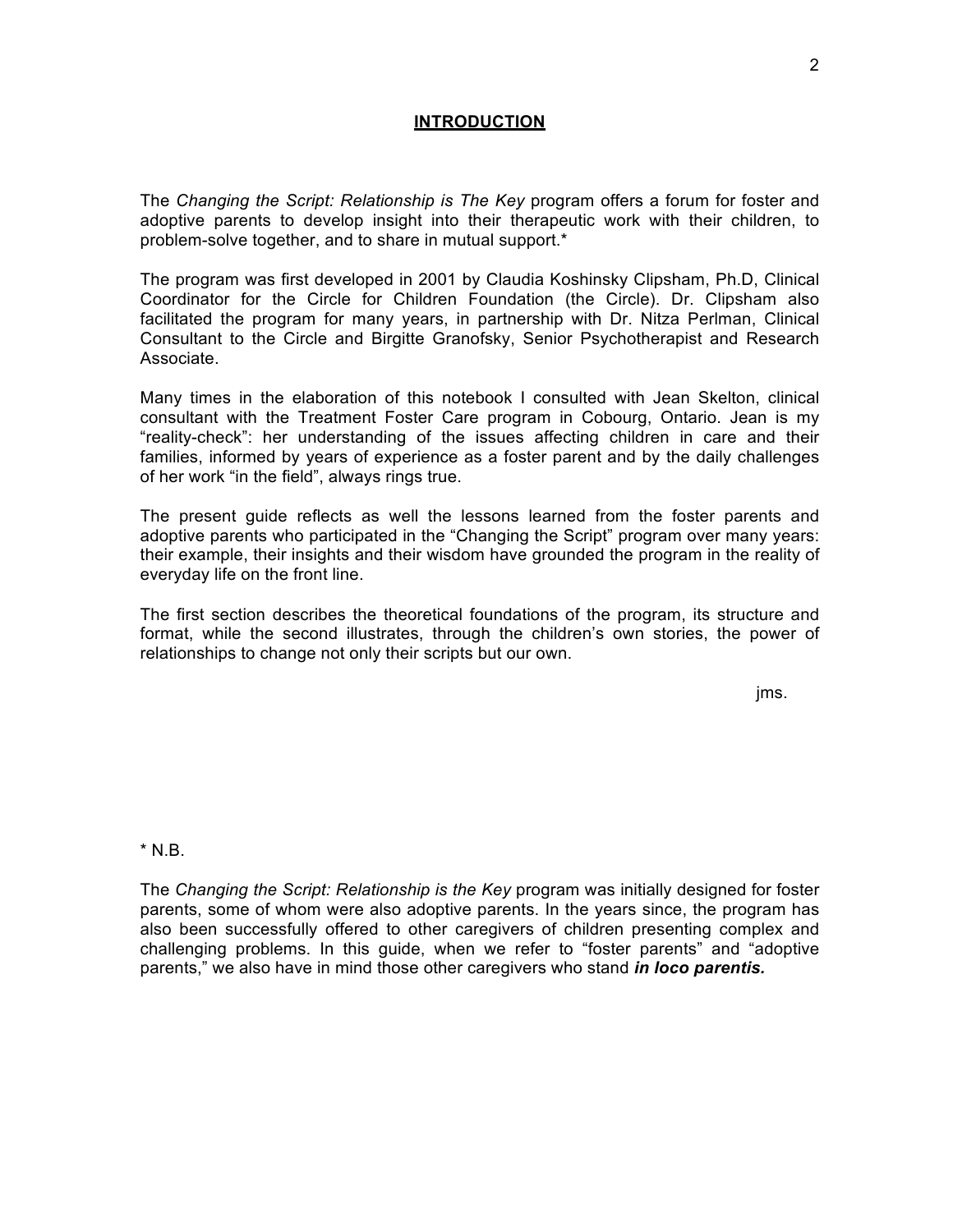## **SECTION I**

## § **The Rationale for the Program**

## § **Description of the Program**

- I. The goal of the program
- II. The objectives of the program
- III. The theoretical foundations for the program
	- a. The concept of "scripts"
	- b. The parent-child relationship as key to bringing about change
	- c. The importance of integrating the perspectives of all who work with the children

## § **The Format of the Program**

- I. An introduction to the concept of "scripts", as well as a discussion of the effects of trauma and attachment difficulties
- II. Clinical presentations
- III. The peer support group sessions

## § **Role and Responsibilities of the Facilitators**

- I. Critical Considerations
- II. "Duty to Report"
- § **The Length and Duration of the Program**
- § **Anticipated Outcomes**
- § **Evaluating the Program**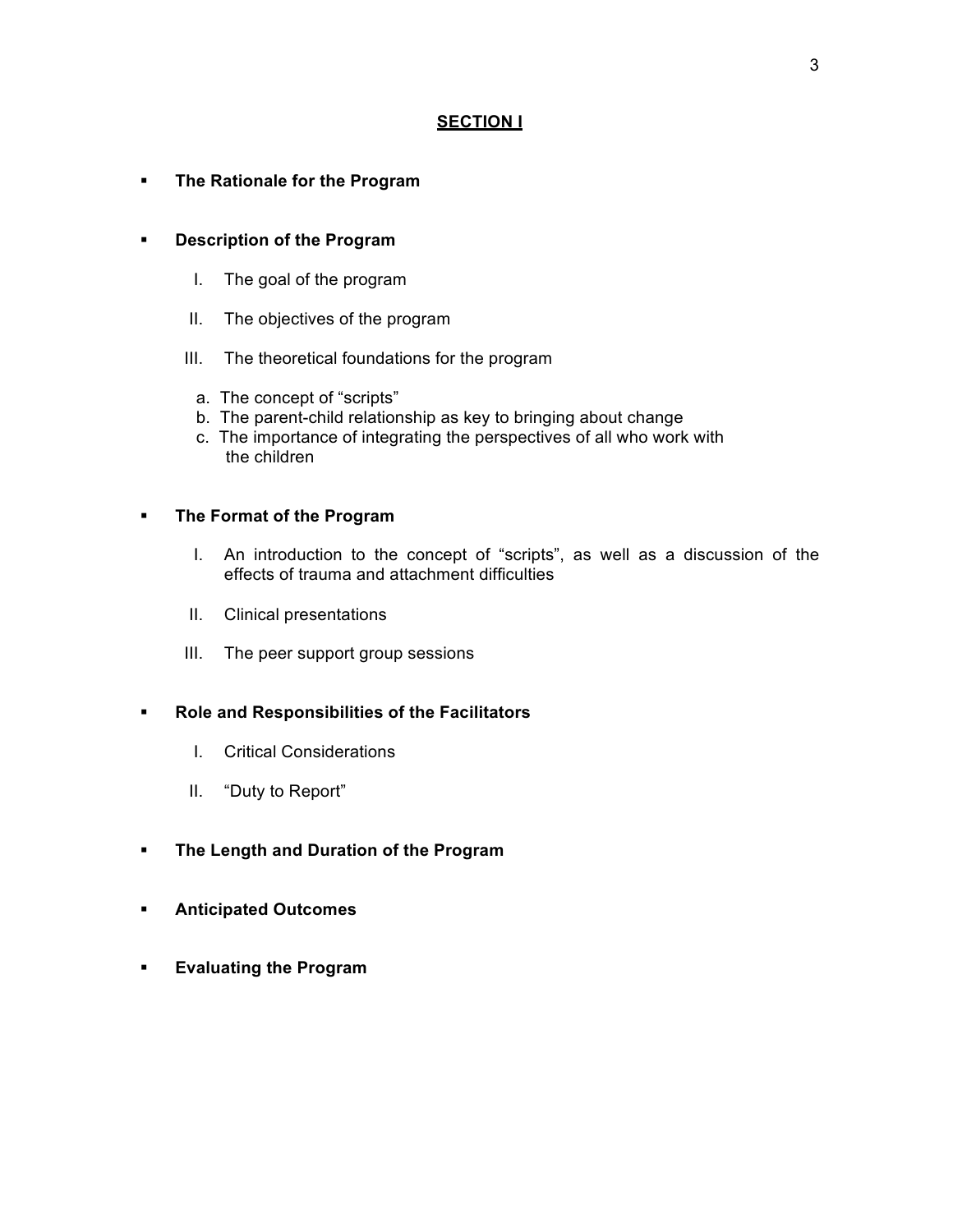#### **The Rationale for the Program**

#### In his book, *Facilitating Developmental Attachment – The Road to Emotional Recovery and Behavioral Change in Foster and Adopted Children*, Daniel Hughes (1997) notes:

**"All children, at the core of their beings, need to be attached to someone who considers them to be very special and who is committed to providing for their ongoing care. Children who lose their birth parents, especially those who have experienced the trauma of abuse and neglect, desperately need such a relationship if they are to heal and grow."** 

When it was first established in 2001, the Circle for Children Foundation (the Circle) consulted extensively with child welfare agencies in Ontario to identify how best to support their work with the children in their care. The message we received consistently was to "invest in foster parents" – to give them the tools and the support they needed in order to cope with the challenges the children presented. To invest in foster parents was seen as a way of preventing placement breakdown and thus achieving greater permanency for the children. Moreover, because of their commitment to providing care to their children day-in and day-out, foster parents were seen as being in the best position to help the children heal from their past experiences of trauma and loss. Arising out of that shared recognition of the critical role of the relationship between foster parents and their children, the Circle developed a program called: *Changing the Script: Relationship is the Key*. The program has been offered to groups of foster parents as well as adoptive parents and, indeed, other caregivers for over ten years and has been the recipient of a research grant from the Centre of Excellence for Child Welfare. (2007)

Some of the children may have travelled a long road before coming into care and/or being adopted. Some may have been brought into care or adopted at a young age. However long or short their journey, it is one their new parents may know little about. As one veteran foster and adoptive parent remarked during a meeting of the "Changing the Script" program:

*"The kids come to us with bags we have not packed."*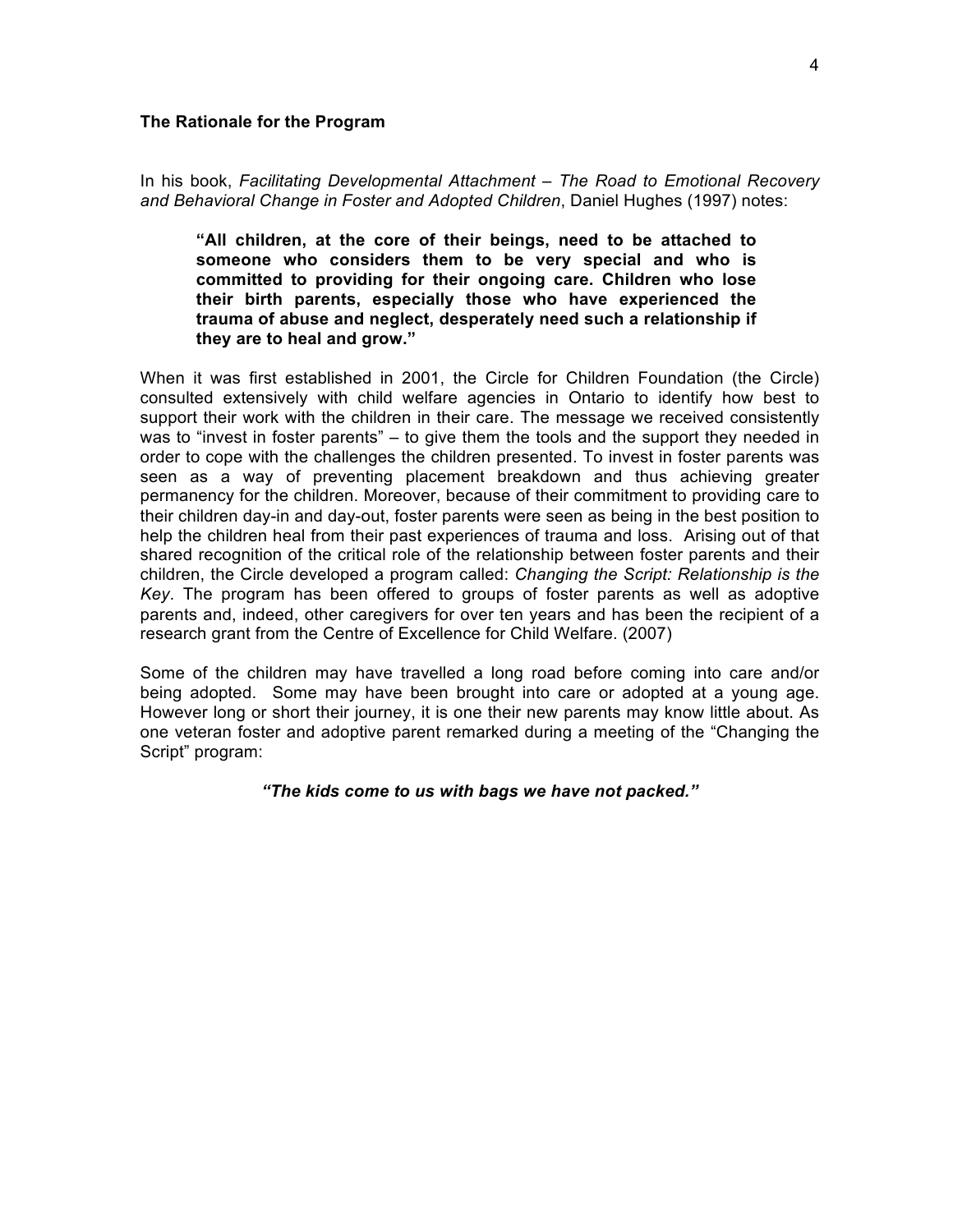#### **Description of the Program**

The program *Changing the Script: Relationship is the Key* brings together foster and adoptive parents as well as facilitators specialized in the treatment of children who have known trauma and loss. The purpose of these meetings is to achieve a better understanding of the experiences, the strengths, and the needs, that the children carry with them into their new homes. And on the basis of that understanding, to help the participants develop strategies that will help them manage their children's behaviour more effectively while protecting their hard-won trust and relationship with the children.

### **I. The goal of the program**

To help children who have been separated from their birth families to have a second chance at family life, to heal from past experiences of trauma and loss, and to develop to their full potential.

#### **II. The objectives of the program**

To strengthen the capacity of the participants to provide a safe, stable and therapeutic environment for the children in their care while at the same time protecting the health and integrity of the family as a whole.

#### **III. The theoretical foundations for the program**

#### **a. The concept of "scripts"**

Referring to children who have been abused, Daniel Hughes (1997) writes,

**"The results of the abuse often live on within the child and render him unable to take advantage of the opportunities presented to him. Many children enter foster care or are placed in an adoptive home and then proceed to prevent their parents from enabling them to develop in healthy directions. These children often make their new parents' love, support, guidance, and directions ineffective and permeated with stress, conflict and disillusionment. Why do they not take advantage of the opportunities given to them within these good families? Why do they work so compulsively to re-create the circumstances of abuse and neglect that they experienced in the past? Too often we have "saved" these children from abuse, but we have failed to encourage their healing."**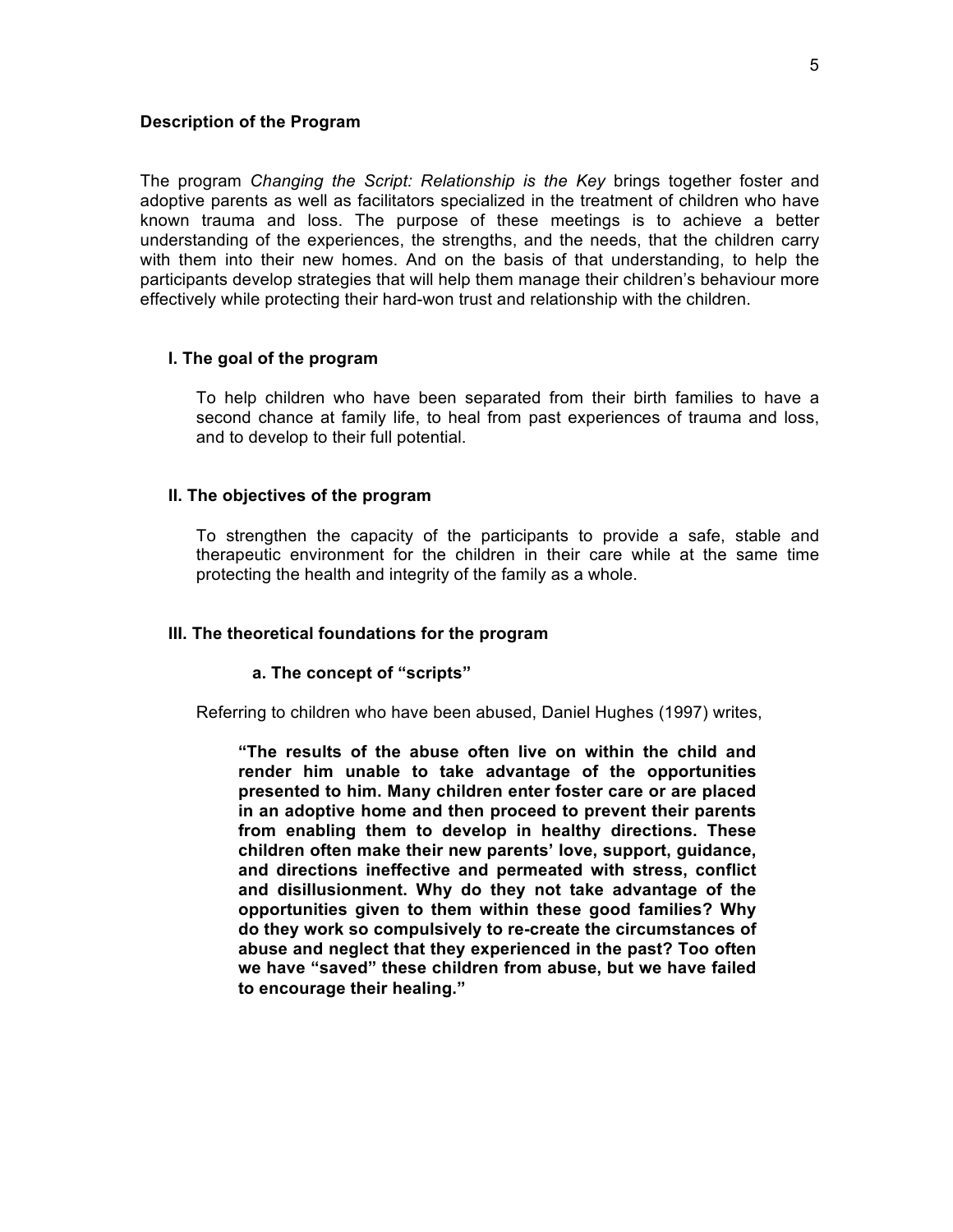Hughes adds,

**"Abnormal attachment patterns may be the most devastating effect of abuse and neglect on the child's development. The work of Cicchetti and others strongly indicates that for the child to heal and become whole, the child needs to go far beyond resolving the immediate effects of trauma. He needs to develop** *working models of self* **(our italics) and others that allow for a positive experience of self and a sense of trust in his primary caregiver's nurturance and commitment."**

In our program, we use the terms "scripts" to describe the "internal working models" that Hughes refers to. We describe how children develop scripts by gradually building up ideas in their minds about relationships, based on their actual experiences with their caregivers. From these experiences, children form scripts about themselves and about how other people are likely to respond to them. These scripts, in turn, predispose the children to respond to situations in a certain way. For instance, a child who is being repeatedly abused in his home may be triggered into running away at the slightest intimation of impending abuse. This behavior is seen as a necessary coping mechanism and the script underlying it as a relatively healthy script. However, once placed in a foster or adoptive home where the threat of abuse is no longer present, running away becomes a negative script and may in fact sabotage the placement.

"Helping the child learn to distinguish between the healthy and the destructive aspects of her coping skills" is the major task of treating abused children, write Margaret Osmond and her colleagues in their book, *Treating the Aftermath of sexual abuse: A handbook for working with children in care* (1998*).* "With help, (the child) can maximize her strengths while actively changing the patterns that are no longer useful or even destructive."

In the "Changing the Script" program, we look at how the "scripts" the children have developed as a result of their past experiences still impact their current adiustment to their new homes. And at how those who care for them may use their relationship to bring about change.

#### **b. The parent-child relationship as key to bringing about change**

Dr. Claudia Clipsham writes,

**"It takes a long time to change what has been built over long experience. Children who have been betrayed by adults will be wary of their new parents – why shouldn't they be? They will test them over and over again. When foster parents surprise their children by not reacting in the way the children expect them to - when in fact they don't confirm the children's worst fears - they are showing the children that there is another way, other** *scripts* **that will serve them better.**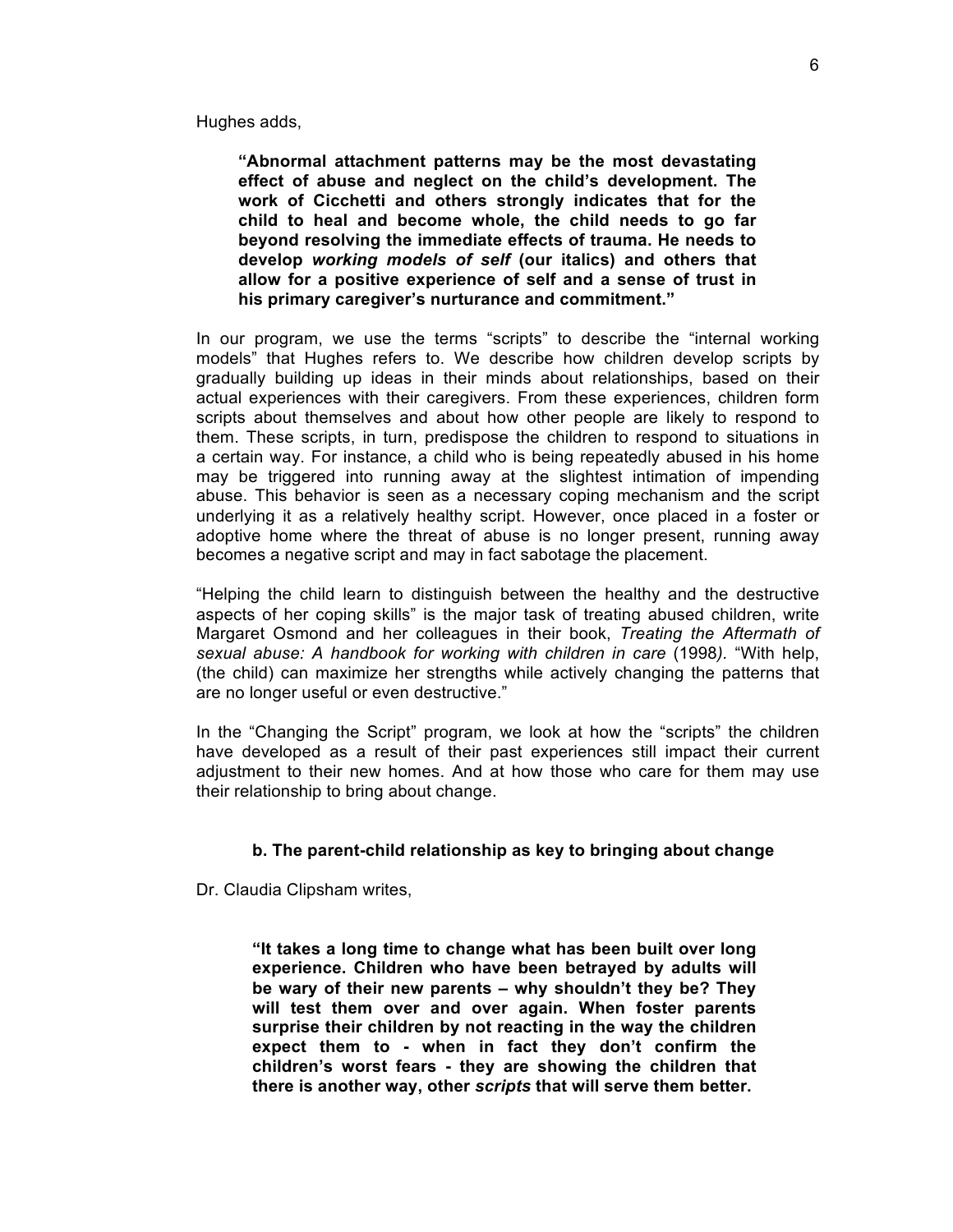**"Day-in and day-out, foster parents offer their children experiences of relationships that are consistent and nurturing. In so doing, they provide the key therapeutic experiences that are needed to promote healing and improve long-term developmental outcomes for children who have experienced abuse, neglect, trauma and/or rejection. However, the road to change is arduous: it may take months or years for the children to be able to believe and integrate the new ways of relating that their new parents attempt to offer them. In the meantime, foster parents have to be able to hold on to the best while the children may continue to act on their expectations of the worst."**

Clipsham (2007)

#### **c. The importance of integrating the perspectives of all who work with the children**

Children who come into care carry with them the scars of the traumatic experiences they have suffered. Other factors too - genetic, biological, social and environmental - may have contributed to the problems they present, making it a daunting task to understand why they behave the way they do and how best to help them. (Landy, 2014) Therefore - within the constraints of the time and information available to us - we strive to draw on the experience and expertise of all who work closely with the children:

- The foster parents, adoptive parents and other caregivers who, through their relationship with their child, are in the best position to promote their child's healing;
- The facilitators who, specialized in the treatment of traumatized children, can help the participants both to better understand the causes of the children's behaviour and how to apply that understanding to their day-to-day interactions with their children.
- The social workers, teachers, psychologists, pediatricians and others in the community who know the children well.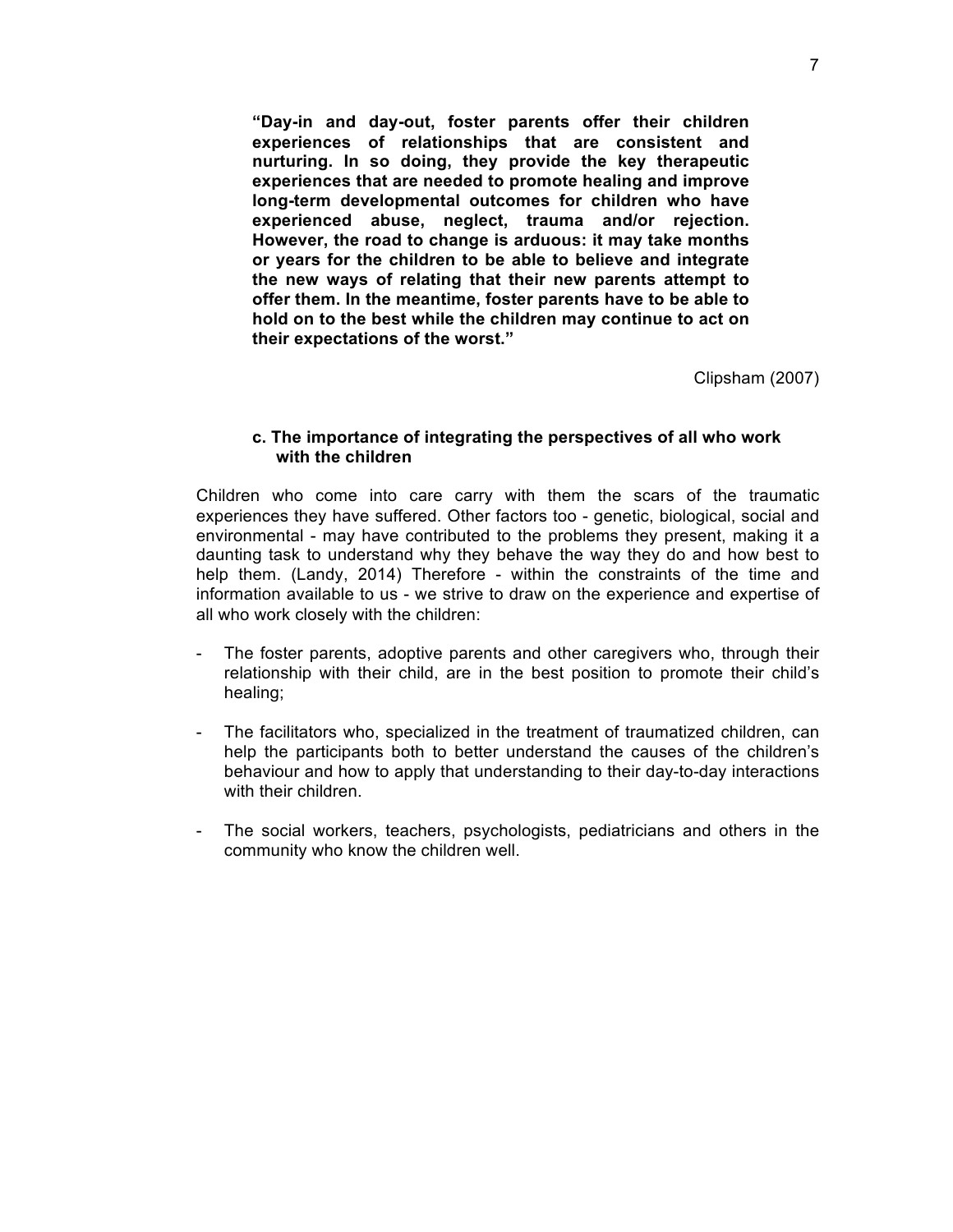#### **The Format of the Program**

The program consists of 3 components:

### **I. An introduction to the concept of "scripts", as well as a discussion of the effects of trauma and attachment difficulties**

In the first part of our program, we provide an introduction to the concept of scripts; the ways in which the scripts children have developed inform their behaviour; how best to use our relationship with the children to support those scripts that are healthy and to bring about change in those that are not. We also discuss how our own scripts influence our responses.

We discuss also the long-term effects of trauma on a child's development and the consequences for the children when they haven't had the opportunity to form secure attachments.

**NB: A lesson we learned very early is that the above information becomes much more relevant to the participants when it is embedded in their lived experiences. And so, we quickly learned to keep the introduction brief – to stay away from a didactic discourse – and move promptly to the clinical presentations described below. In fact, it became standard for us to invite a participant to make a presentation at the very next meeting of the group. (We also offered to help with the preparation – see below!)**

#### **II. Clinical presentations**

The clinical presentations are open to all the participants in the program meeting as a group. At those meetings, parents who have volunteered to do so ahead of time present to the group problematic situations they have encountered with their child. They may invite others involved in the care and the treatment of their child to participate in the presentation. This provides an opportunity for the group as a whole to learn from this experience as well as to share ideas about strategies they have found helpful in similar situations.

Sometimes, the presenters ask to meet with the facilitators ahead of time for help in pulling together the information they have, organizing this information and bringing into focus the questions to be asked. For the facilitators, this provides an opportunity to have a "heads-up" on the issues and questions that are likely to be raised.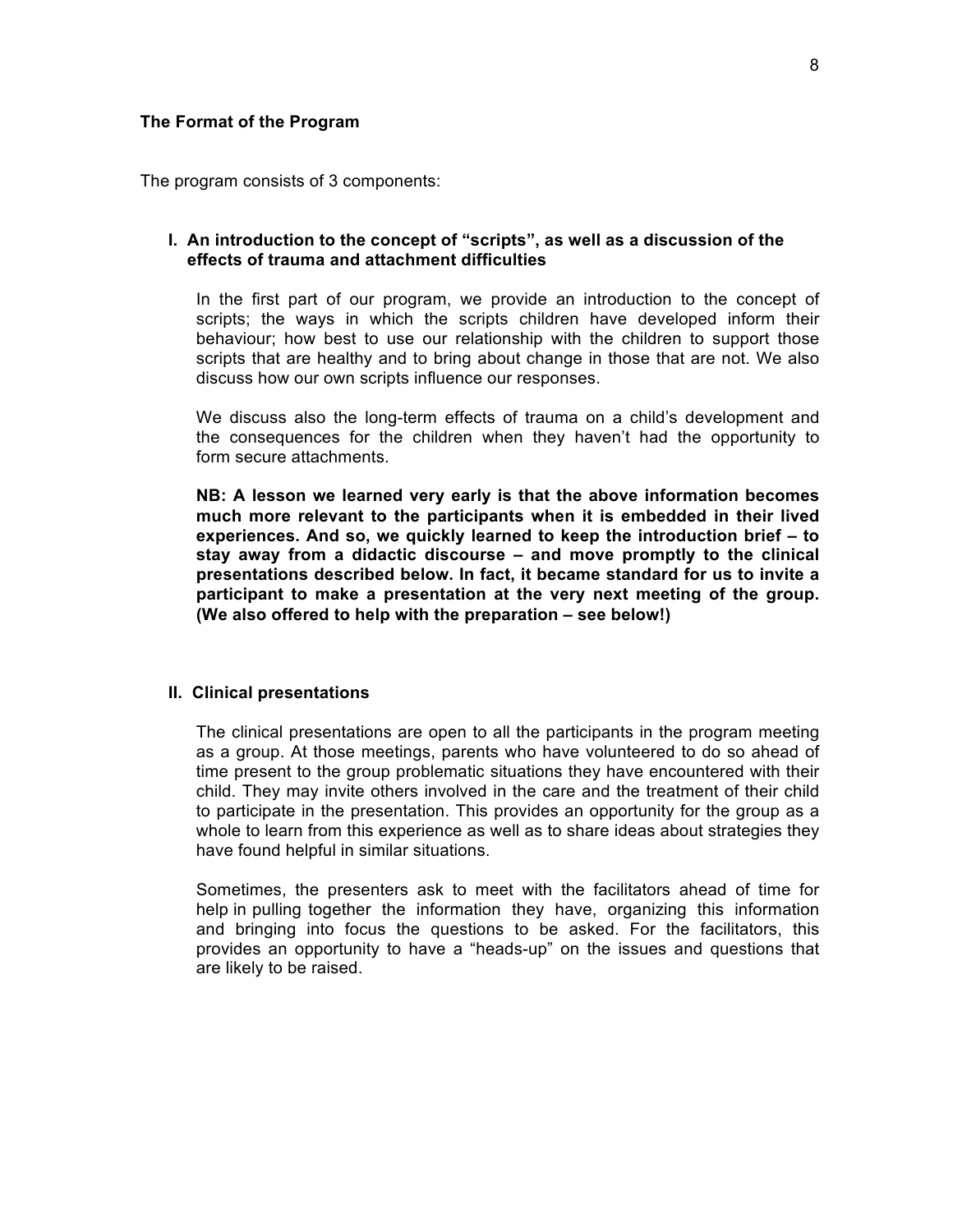#### **III. The peer support group sessions**

These sessions take place after the presentations, either the same day or on another day altogether. These sessions provide an opportunity for all of the participants to meet among themselves. The only other person present is the facilitator who may guide the session and may be called upon to provide clinical guidance.

The peer support sessions have three important aspects:

1. The opportunity for the participants to reflect on their interactions with their children and to clarify for themselves what the children are attempting to communicate through their behaviour.

2. The opportunity for the participants to reflect also on the feelings that are triggered within themselves in response to the children's behaviour - feelings which left unexamined could result in "blocked care" and interfere with a proper assessment of what their child is in fact experiencing.

3. The opportunity to draw on the support of a peer group brought together by a shared commitment to helping the children in their care and whose bonds are forged by similar experiences.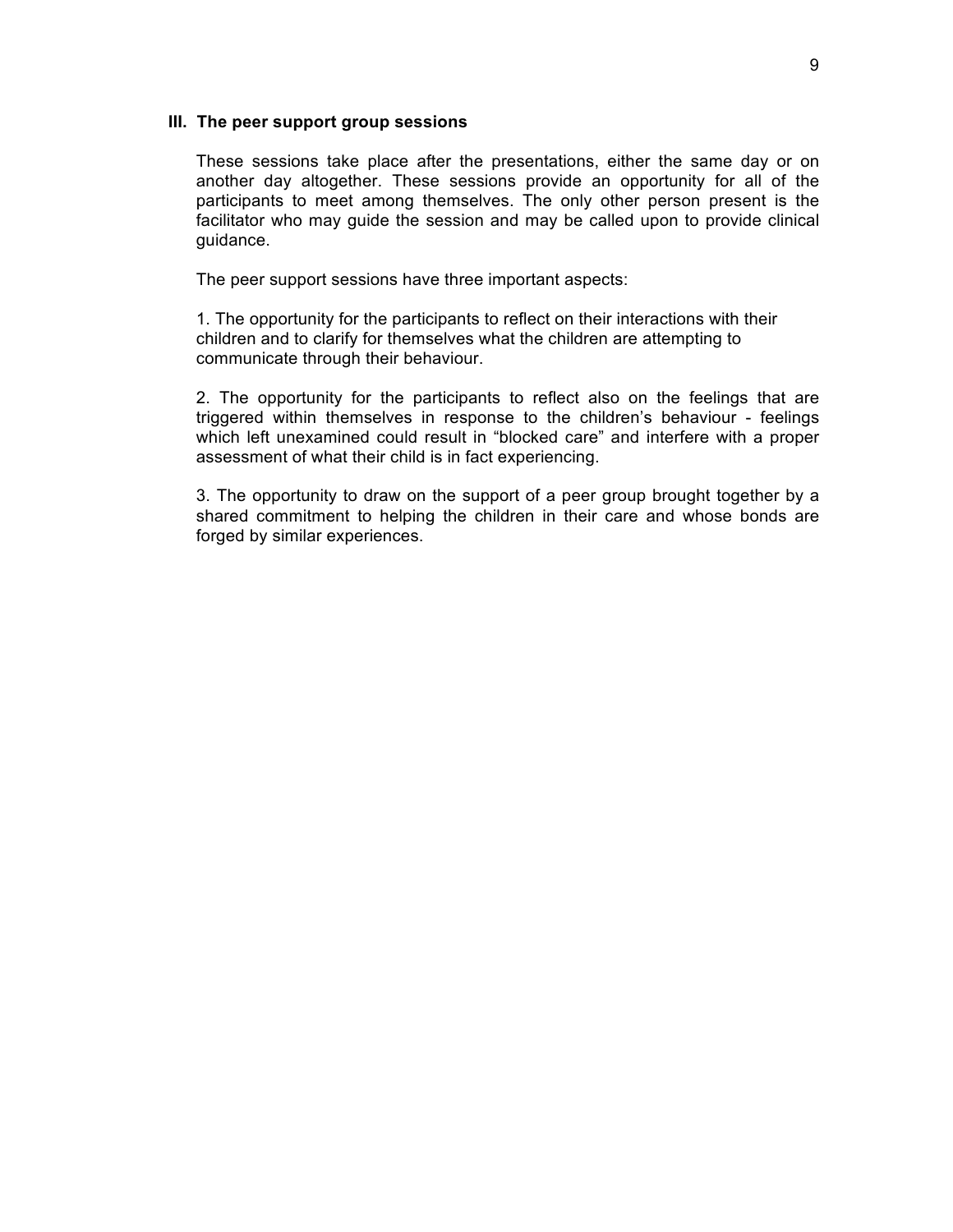### **Role and Responsibilities of the Facilitators**

## **I. Critical Considerations**

In a context where the participants are coming from a cultural perspective that *may be quite different from that of the group leaders, it's even more important to listen to the stories they are telling, and help them to construct their own narratives and meanings, rather than rushing to give clinical advice and pronouncements. Otherwise, important strengths can be missed, experiences can be misinterpreted, and historical patterns of colonial appropriation can be repeated.* 

#### Claudia Clipsham (personal communication)

This requires of facilitators to be able to tolerate not acting as the "experts." Indeed, given that the facilitators have no role on the children's treatment team or in the supervision of the homes, and that they have no way of ensuring the completeness and accuracy of the information that they receive about the children, it must be made clear to all concerned that the facilitators are *not* providing clinical recommendations regarding specific children.

The issue of confidentiality also needs to be addressed with the group from the start: the facilitators need to remind the group that the information the participants share with one another - about their own experiences, the experiences of their families, those of their children or their children's families - must remain within the walls of the meeting room. Nothing gets discussed outside - except when there is "Duty to Report."

## **II. "Duty to Report"**

The members of the group have the right to know that, in the event information comes to light during the course of the program suggesting a child may be in need of protection, the facilitators will have to make a report to a Children's Aid Society - as required by law.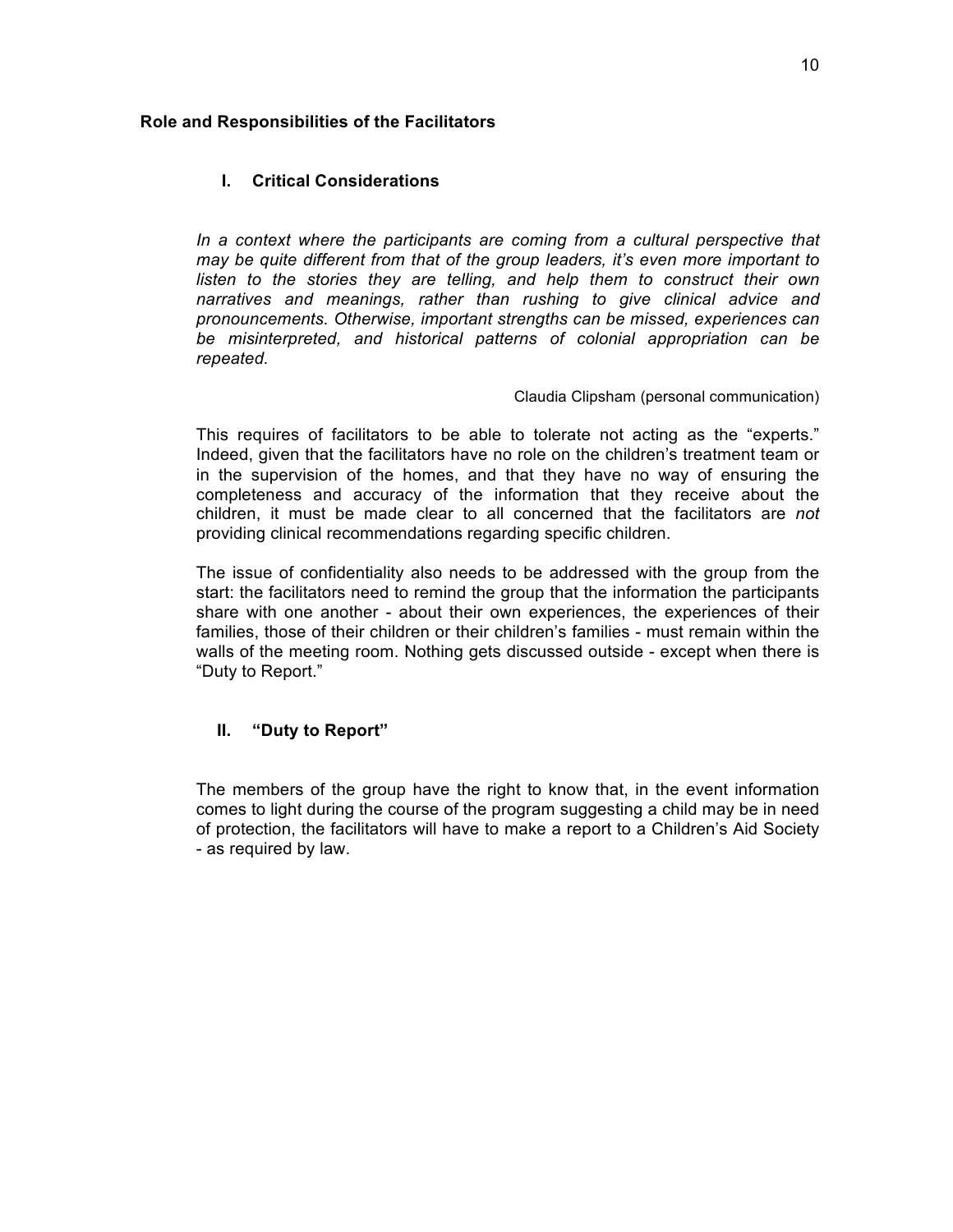## **The Length and Duration of the Sessions**

Each session is two and a half hours long.

Starting with a relatively short introductory program (e.g. 8 sessions) provides the participants with an idea of what the program is about and thus a basis for deciding whether or not they wish to commit next time to a longer program. Participants who wish to attend the next program are asked to make a commitment to attend all the sessions, except in cases of emergency, of course. This is important because the participants come to rely on one another being present at each session.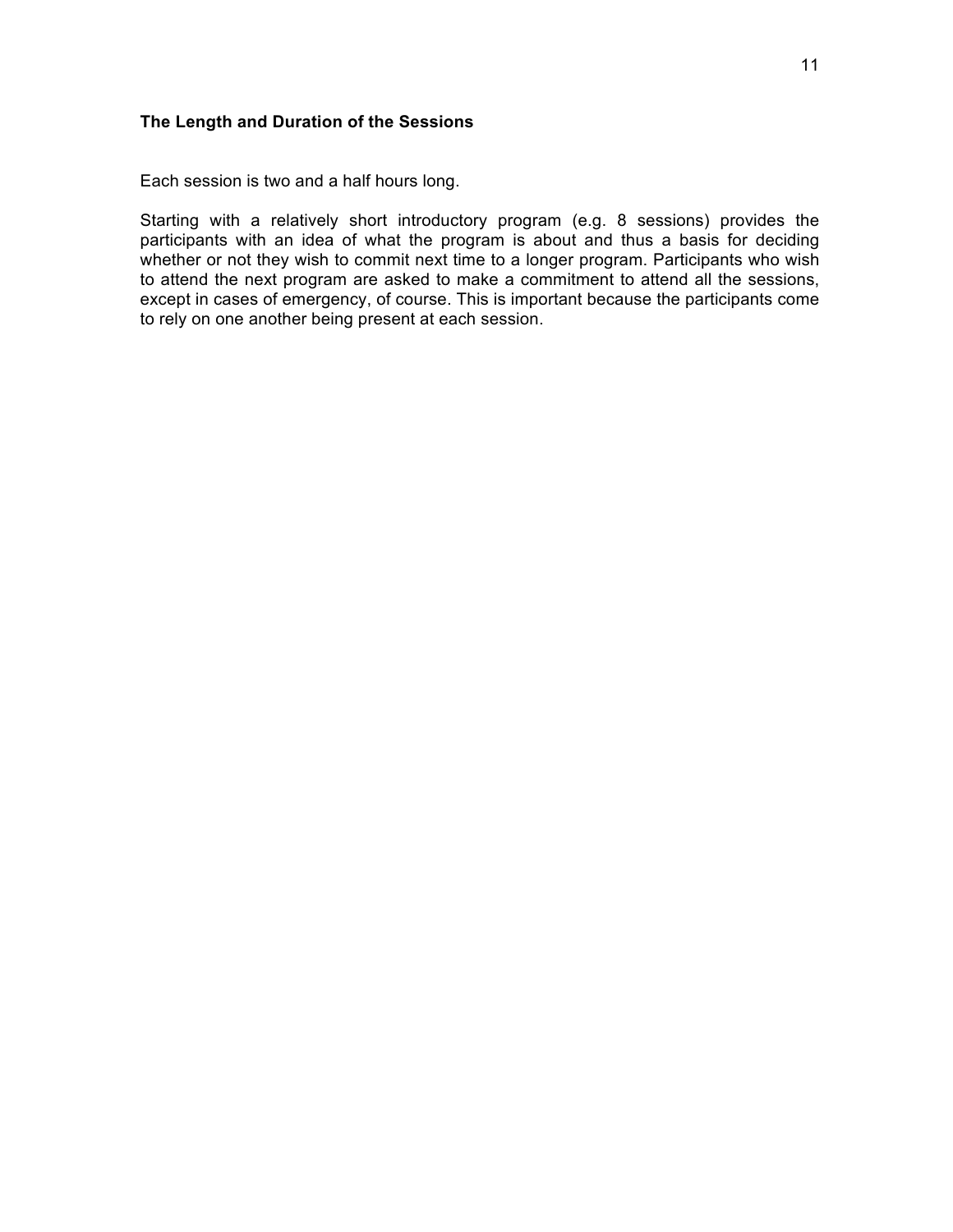## **Anticipated Outcomes**

*"[Sometimes] you feel like you're ready to give up - that your child is the only child that's giving you all these problems and you're at the end of your rope. You don't know what else to do. So you go in and you're given a chance to speak and by the time you're done you realize that, hey, you're not alone, this is what we're doing. This is our job. And now you're given suggestions and ways that you can cope and deal. And you feel, after all that, 'Oh thank God, I can go on some more.'"*

Participants in the program have described making gains in the following areas:

- \* A better understanding of the effects of past traumatic experiences on the development of children.
- \* A better understanding of how the interactions a child has experienced early in life can contribute to problems in attachment and make new and healthy relationships difficult.
- \* A better understanding of how children develop scripts in response to their experiences, and how these scripts continue to influence their behaviour.
- \* A better understanding of how parents and other members of the family can use their relationship to help children change their scripts.
- \* A heightened sensitivity to the needs and interactions of all the members of the child's family.
- \* A deeper understanding of the children and of the importance of integrating the perspectives of all who are intimately involved in their welfare, particularly
	- o The children's foster parents and siblings
	- o The agency staff involved with their care.
	- $\circ$  Teachers, psychologists, health specialists and others in the community who know the children well.

The strategies and practical ideas offered as part of the program are expected to help them

- Deal more effectively with extremely challenging behaviour on the part of their children, and thus
- \* Reduce the parenting stress they may be experiencing.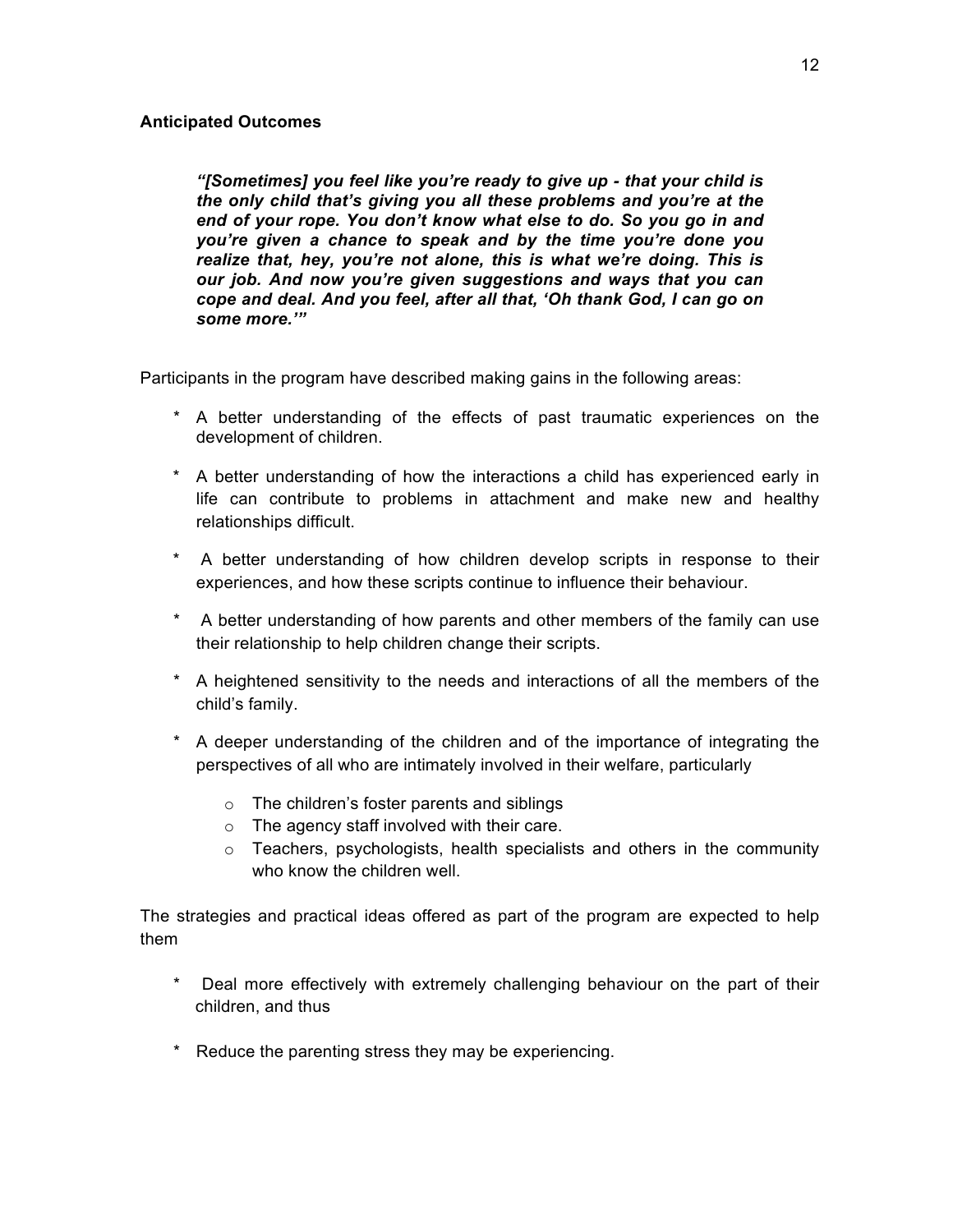## **Evaluating the Program**

Especially in the case of a pilot or demonstration project, it is important to have an evaluation design formulated before the program actually begins. This ensures that all the data will be collected in a timely fashion - in particular information, such as participants' assessments of the problems they are experiencing at the time of enrolment in the program and their expectations of the program, that will be meaningful only if it is recorded before the program starts.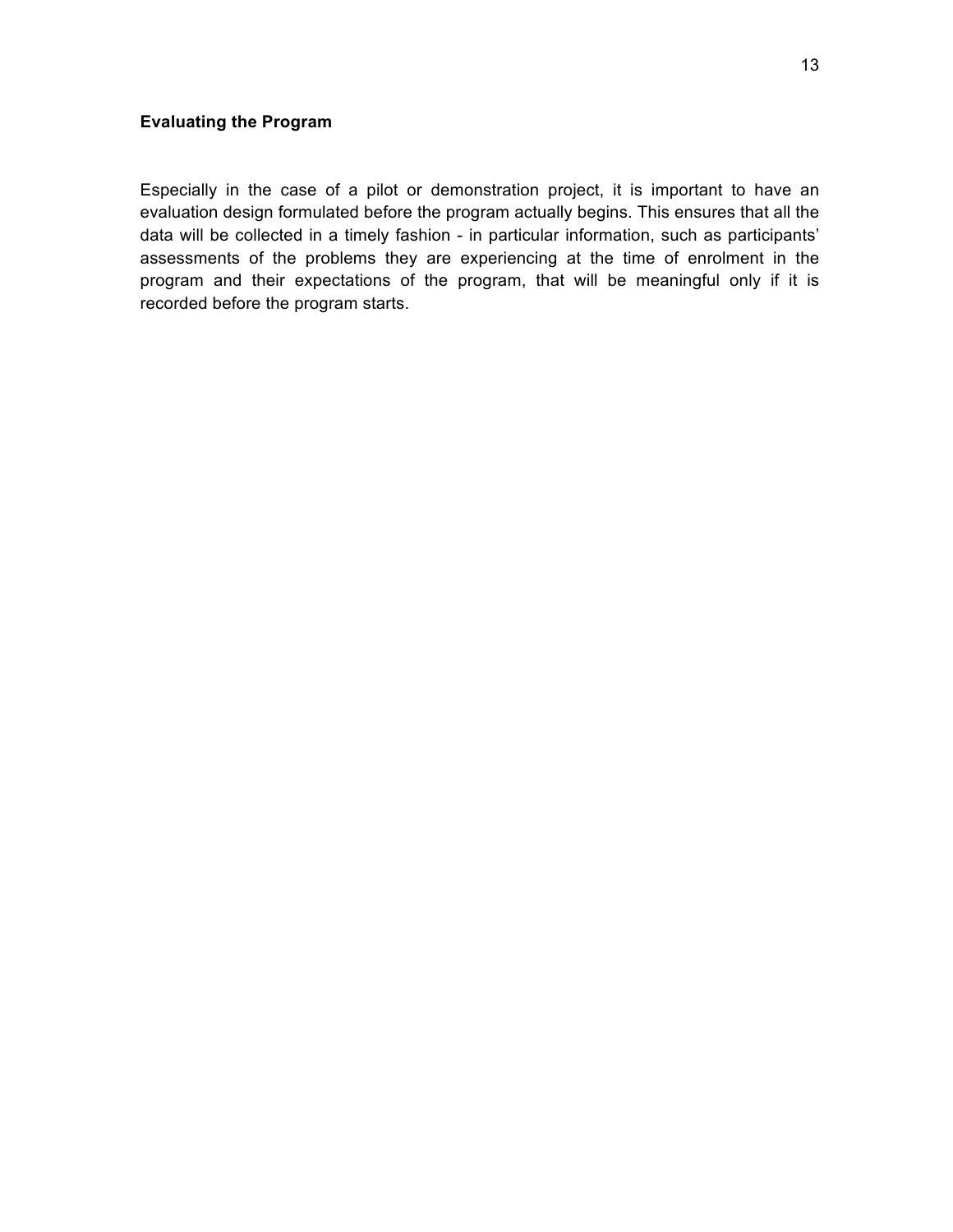## **SECTION II**

### **The Children's Stories**

The stories portray children who have been removed from their homes and placed either in foster homes, adoptive homes or residential treatment centres. The stories highlight how the scripts the children have acquired as a result of past experiences continue to impact their lives.

### **Understanding "Scripts"**

- I. The effects of neglect, abuse, separation and loss on the children's capacity to form secure attachments
- II. What are Scripts?
- III. Scripts can change

### **Therapeutic Interventions with Children in Care**

- I. Creating an *emotional sanctuary*
- II. Pacing the flow of the conversation
- III. Being prepared for the child bringing up material difficult to hear and even more difficult to respond to
- IV. Engaging the child in "therapeutic conversations"
- V. Supporting the child as she explores different options to her usual ways of behaving and helping her to weigh the relative advantages and disadvantages of each
- VI. Maintaining structure and rules
- VII. "Connection before correction"
- VIII. "Flipping the script"

## *Long Journey to Trust*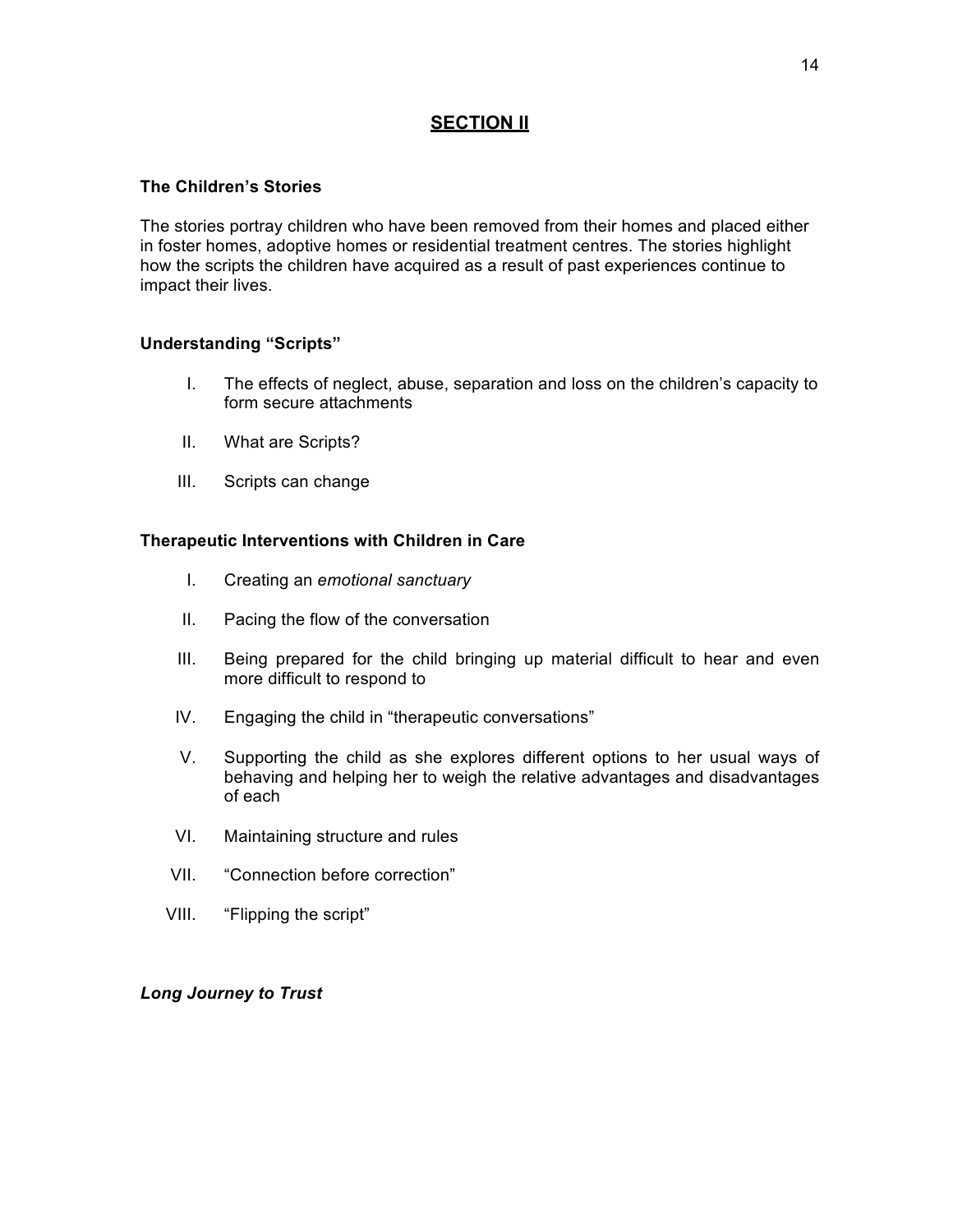**THE CHILDREN'S STORIES**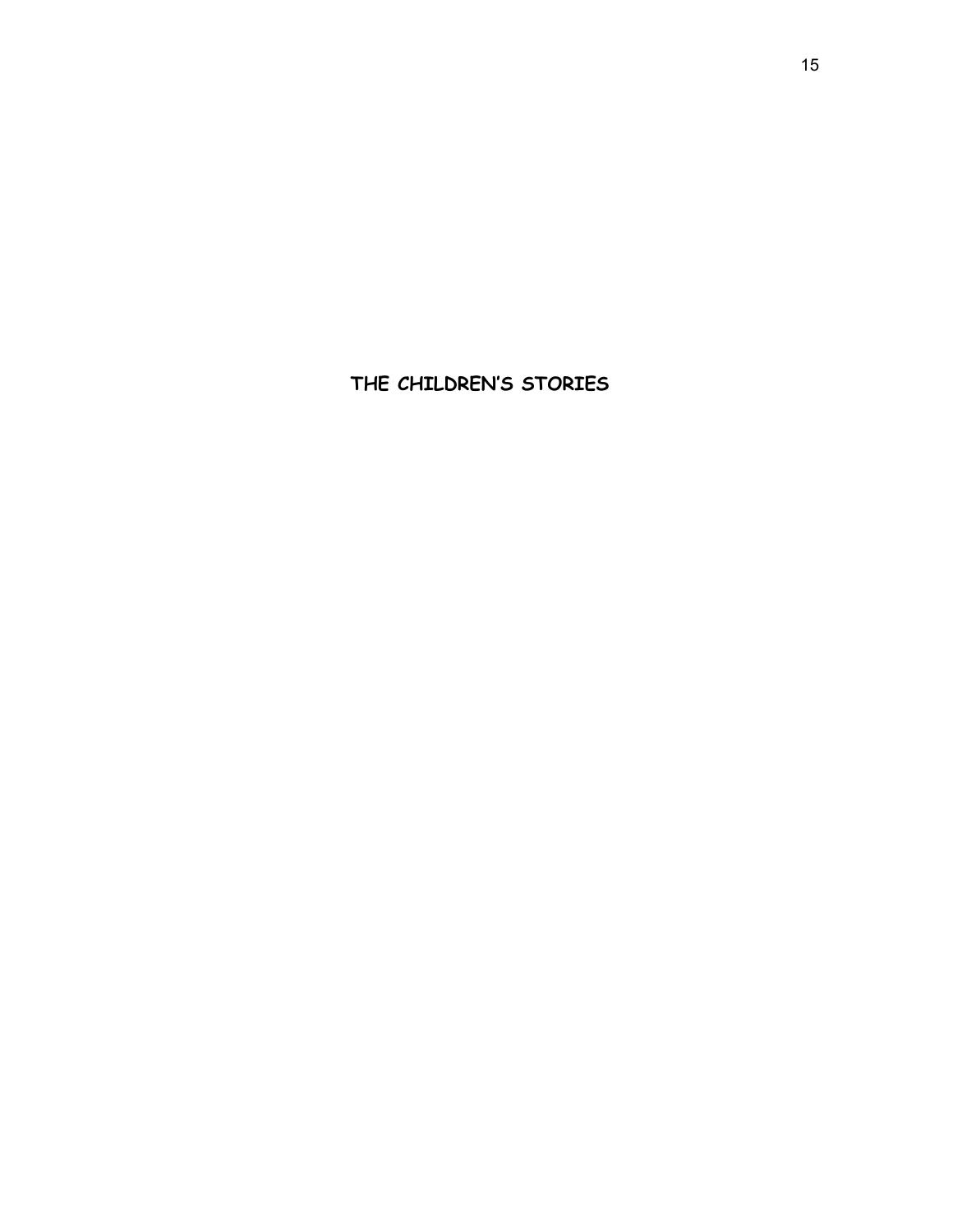Each child who comes into care brings with him a lifetime of experiences that his foster parents can only guess at.

These experiences have shaped the child's view of the world and of himself and given rise to patterns of behaviour which are deeply embedded in his personality. For the purpose of this presentation, we refer to the child's view of the world and of himself, and to the patterns of behaviour that now govern how the child acts, as "scripts". ("Scripts" are similar to what is referred to in the literature as "internal working models.")

We begin with Edward's story - the story of a child who by the age of seven had already experienced multiple placements and, at the time that we met him, was living in a residential treatment centre.

Next is the story of Eric, four years old, a child who had also experienced multiple placements. At the time of our story he was in a foster home.

Lisa, fourteen years old, had left behind not only her family but also her community. At her age, being taken miles away from her school and her friends was traumatic; so was entering another school as the "new kid on the block."

Vickie, age ten, came from an orphanage in China and was placed for adoption with an American family.

\*\*\*

In this section, we highlight how the experiences the children have had continue to impact their lives - presenting their caregivers with behaviour that is often hard to understand and difficult to manage.

In the following sections, we look for cues to this behaviour and describe several therapeutic interventions.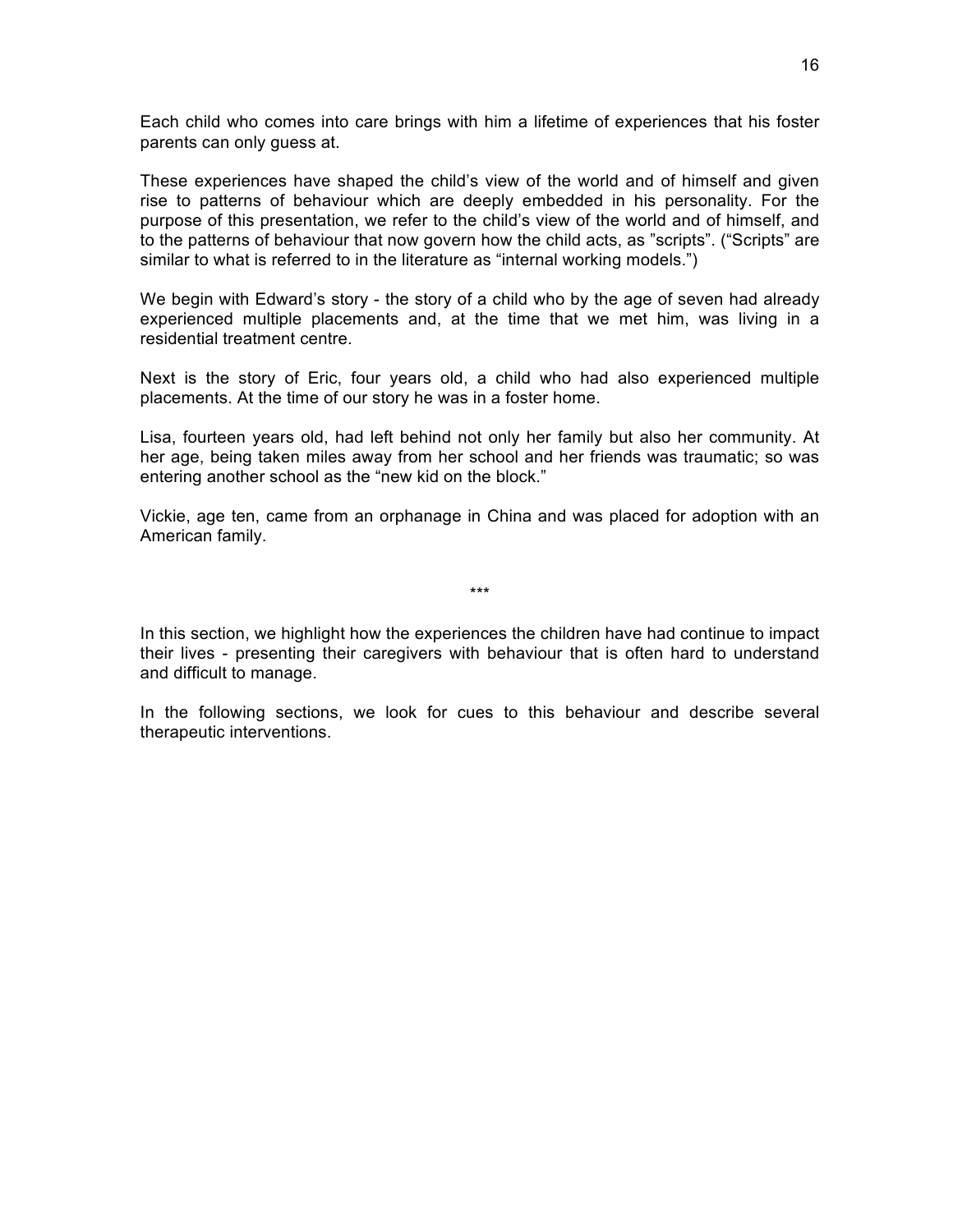#### Edward

Edward is the seven-year old boy described earlier as the "Runaway Kid." He was placed in a residential child treatment centre after "failing" foster care. The Child and Youth workers entrusted with his care referred him for an assessment because they were at a loss as to how to stop his running away. It was during the course of this assessment that we learned about Edward's wishes:

- *"To be a puppy, because I would get to play with toys."*
- *"I would be on a chain so I couldn't run away and get lost."*
- *"And little kids would find me and say I was theirs."*

Somewhere along his journey - from home to foster home to treatment centre - Edward had come to view the world as a place where a little boy could easily become lost. And the coping strategy he had developed to ward off that fear and to ensure he was not forgotten, not abandoned, was to create a situation such that the staff had no choice but to come looking for him.

The script underlying his behavior can be traced to his own words:

"*When I run away, I feel left behind."*

In other words,

"*When I feel left behind, I run away*."

Edward was referred for therapy - the rationale being that this would provide him with the opportunity to talk about his feelings of insecurity and loneliness and his wish to belong to a family. Clearly the best remedy was to find for him a permanent home and indeed this was his worker's priority. The staff was prepared, however, for the possibility that, even once a home had been found, it would take a very long time for Edward to believe that, this time, this new placement was truly his "forever" home.

…

Edward's new parents, in turn, would have to be prepared for the possibility of continued testing on his part - including running away again - for as long as it took to convince *himself* that they really intended to keep him.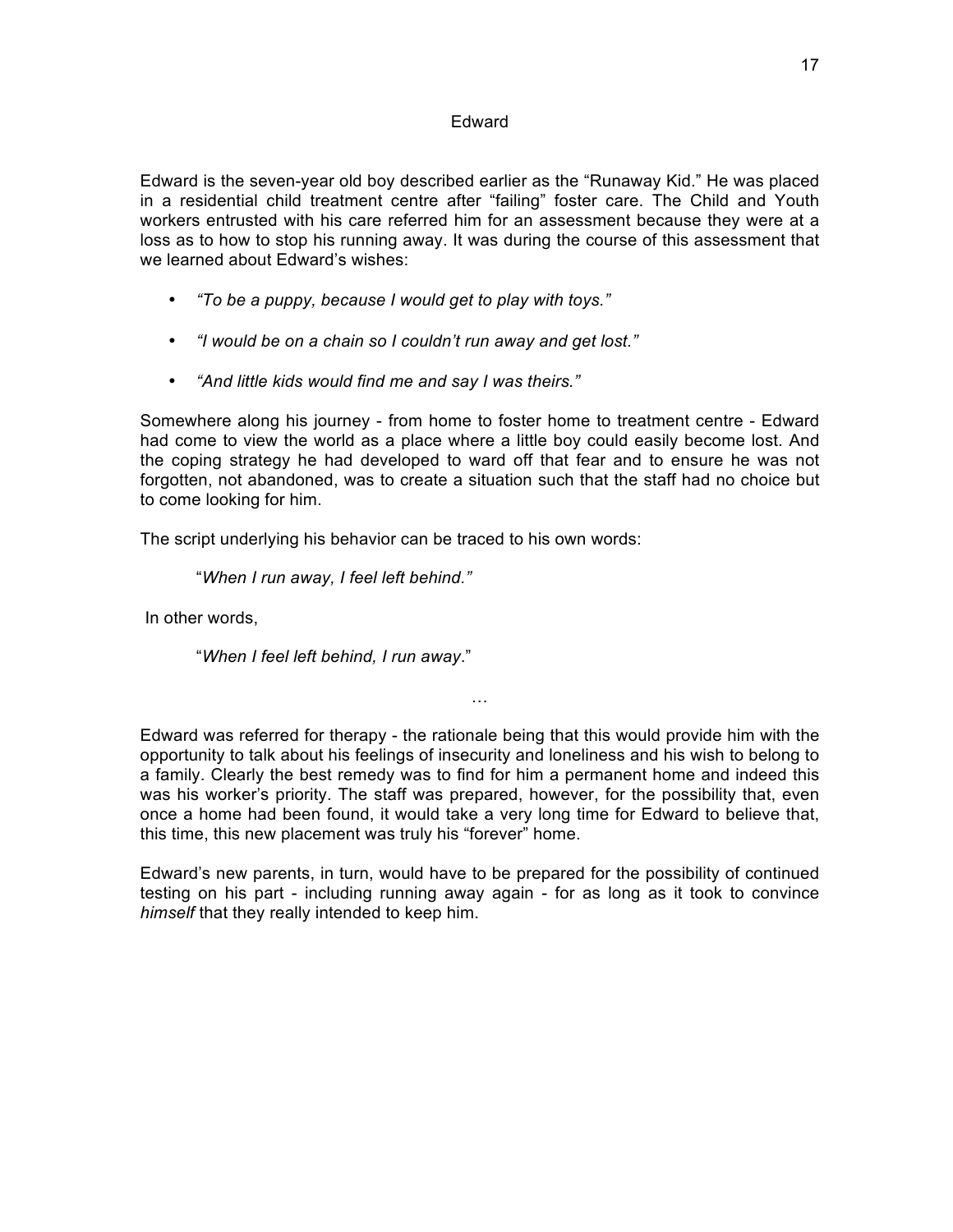Eric is a four-year-old boy who has been attending a preschool program while in the care of his foster parents. His "special needs team" has referred him for a full assessment, both to get a better handle on his learning difficulties but mostly because of his behaviour in the classroom: Eric will not sit still, climbs up and down the furniture, runs to the door, rushes back into the room, then, just as it looks as though he might settle down, off he is again. The only time he seems content is when he is allowed to sit in his teacher's lap.

Not only is Eric failing preschool: he is preventing the other children in his class from taking full advantage of the program.

In the process of gathering information for his assessment, it comes to light that during his first four years of life, Eric has been in as many foster homes. Four foster homes. It also comes to light that there has as yet been no permanency plan confirmed for him as his mother continues to come in and out of his life. Separation from his mother comes suddenly and unexpectedly: the last time, she left him in the arms of a stranger.

Eric remembers his mother and continues to worry about her: in school, when it is lunchtime, Eric carefully folds his napkin and sets aside the straw that comes with his milk - explaining they are "*for Mommy*."

The assessment shows that indeed Eric has a number of learning difficulties undoubtedly compounded by the number of times his development has been shortcircuited by changes in placement. The overriding concern at this time is his restlessness, literally his "jumping all over the place," which is seen as a manifestation of his pervasive anxiety. The fact that he is most "settled" when sitting in his teacher's lap demonstrates his craving for security and personal connection.

To meet this need for security and personal connection - at least while he is in the classroom - a social work student is assigned to him: her role is to reassure him that he is being looked after and to "coach" him as to appropriate behaviour. For instance, when the children sit on the floor to listen to a story, the student sits behind Eric, her hands on either side of him. Thus he can feel her presence and, reassured, is better able to pay attention to the story. In effect, the student "holds" Eric, not only physically but emotionally, containing for him, for a while at least, the anxiety that would otherwise overwhelm him.

Eric has programmed himself to expect abandonment and his way of coping has been to seek shelter - notably in his teacher's lap. He has accepted the shift to the student's lap and would probably continue to accept other substitutes for his mother for a while. However, with each renewed separation, it is likely that his ability to "attach" - to really connect and feel connected - will be compromised.

In terms of a treatment plan for Eric, clearly the first priority is to secure a permanent placement for him. Until his state of "limbo" is dealt with, Eric's anxiety will undermine any other effort to help him.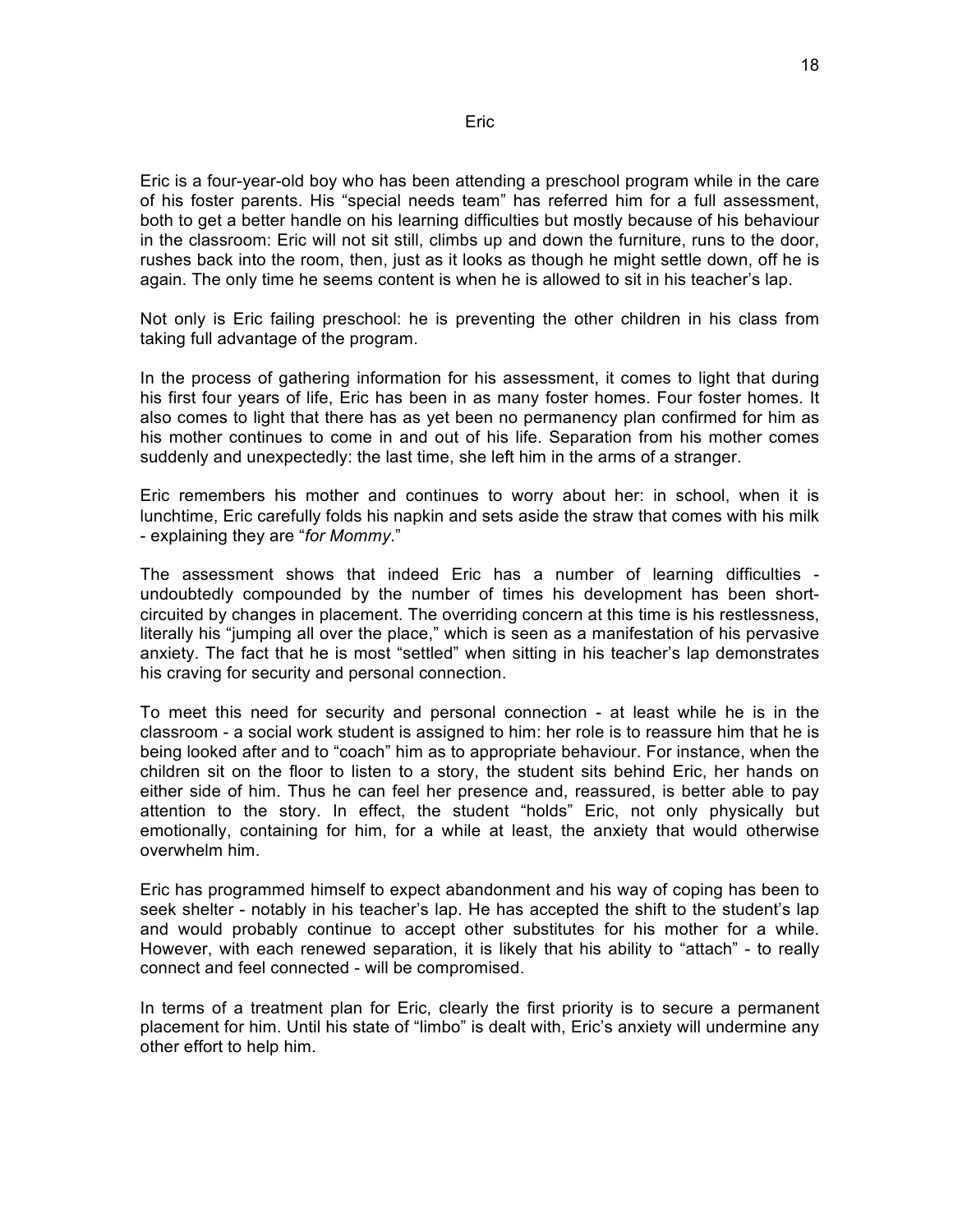In the meantime, his foster parents will need support in dealing with his behaviour. With their experience, perhaps they already understand that the chaos Eric creates around him is but a reflection of the chaos within himself: confusion about what happened to him and his mother - and what may happen next; and conflicting emotions about a mother who loved him yet abandoned him.

Making his foster parents' job even more difficult is Eric's ambivalence towards them: how can he allow himself to feel anything positive towards his foster parents and still remain loyal to his mother? For this too, he will need his foster parents' understanding and patience.

P.S.

A new child is introduced to Eric's class. She is in a wheelchair. Eric stakes his claim as her protector, standing by her wheelchair and watching over her. He will make sure *she*  does not feel abandoned.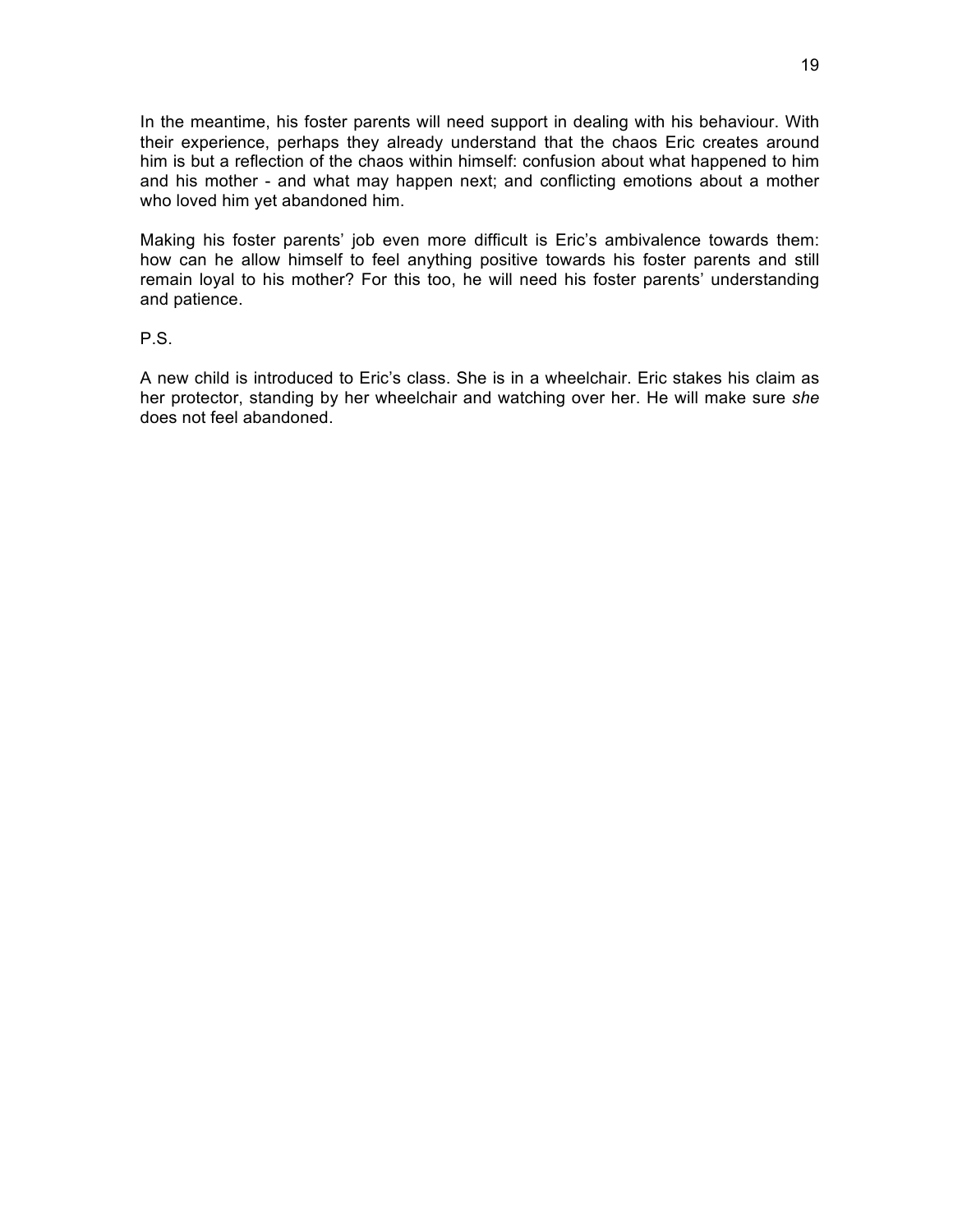Lisa, 14 years old, has just moved to a new foster home, in a new community. She has just started high school and already reports (Aitken & al. 2005) that the other kids think of her as a "*loser*":

*"You get looked at differently. You get judged. 'Oh, you're not with your parents? Oh, you're not with your relatives?' Yeah, like you did something wrong - something bad. You got 'put away.' You're a 'loser'."*

Is this how the other kids see her? Or could it be that she is projecting onto them her own perception of herself?

Children who have grown up in a world that is constantly changing, without the benefit of a strong parental figure who can reflect back to them an image of themselves that they can feel good about - these children come to see themselves as unworthy and to see the world as ready at any moment to cast them aside.

Children, and youth such as Lisa, are at risk of misinterpreting others' behaviour and of overreacting to threats where none is intended. As another youth raised in foster care put it: *Once you've been abandoned, the feeling is always there.* One could extend this and say, "Once you've been neglected, once you've been abused, once your trust has been betrayed, the feeling is always there."

When asked what message she would like to give foster parents, Lisa answered,

"*Tell the foster parents to tell their kids in care that's had it rough or didn't have anyone to love them that they do love them.*

*'Cause you grow up … and if they don't tell you that they love you and that they do love that you're on this earth, then they're just going to think,*

*'This life's not worth living – why live it?'"*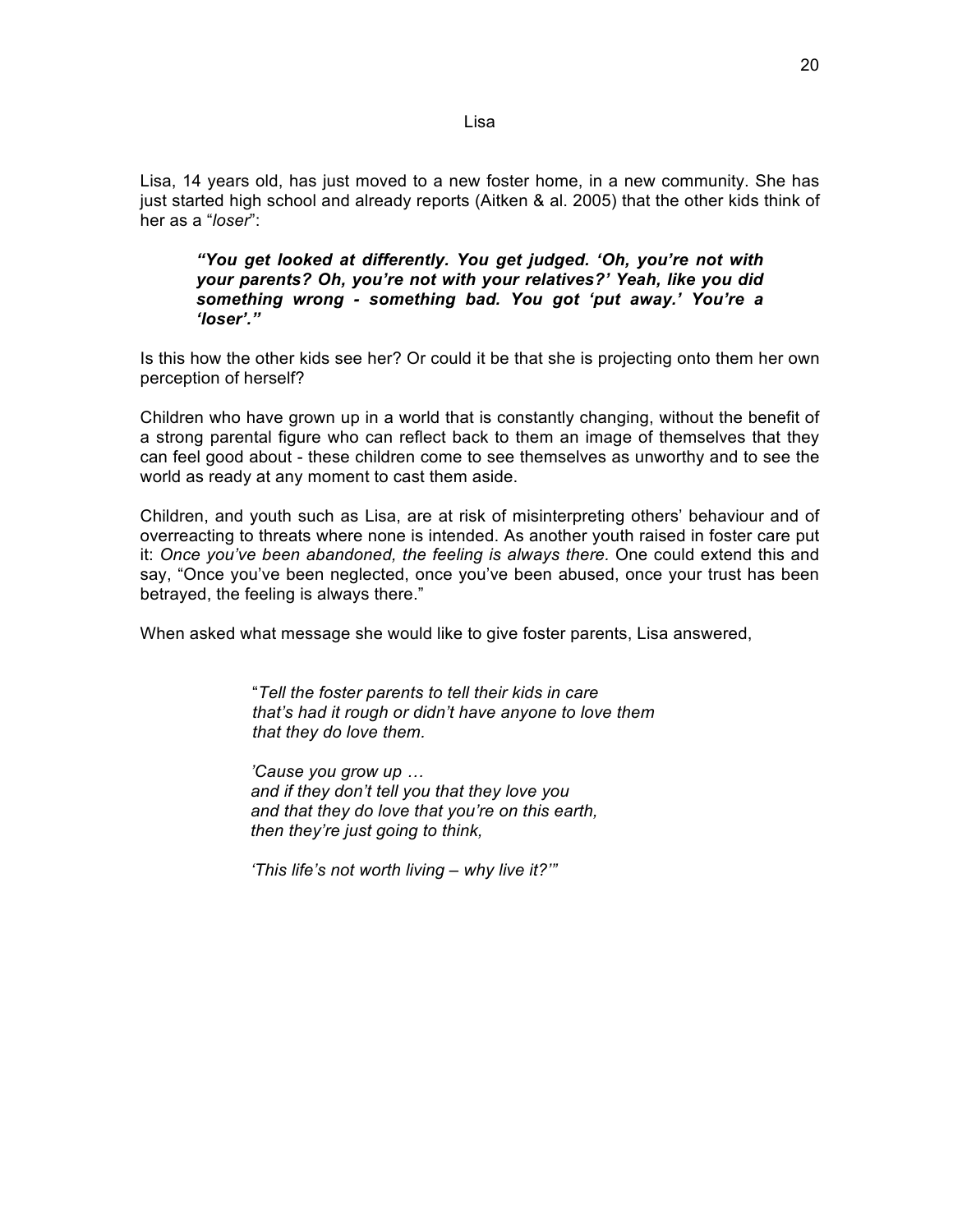#### Vickie

Experiences of loss and abandonment leave in their wake a diffuse sense of anxiety that can suddenly erupt with full force:

Vickie was born in China and grew up in an orphanage until the age of seven when she was brought to the United States and placed for adoption with an American family.

Vickie's new family consists of two parents and three brothers. A few weeks after her arrival, her social worker makes a home visit. All seems well: Vickie's adoptive mother, Carol, is thrilled with Vickie's progress. She had not dared hope the adjustment would go as smoothly as it has. In passing, she mentions how supportive the community has been and offers to show the worker all the clothes the neighbours have given Vickie. Carol goes upstairs to Vickie's room and brings down an armful of clothes.

Suddenly, Carol notices that Vickie is no longer in the room with them. In a panic she runs through the house in search of Vickie.

Vickie is upstairs, on her bed, sobbing, "*No bye-bye! No bye-bye!"*

In Vickie's experience, when clothes are being removed from a closet, it means that another move is afoot. This is what she has learned watching other children in the orphanage prepare to leave, and why she is in a panic now that she sees her new-found (adoptive) mother removing her clothes from her closet. Carol quickly grasps the situation and rushes to comfort her. With her arms around the little girl, she tries to make her understand that she will never have to leave. To make the point, Carol quickly puts back in the closet all of Vickie's clothes.

For the next few weeks, Vickie is a model of good behaviour. The "honeymoon", however, is not to last. On a follow-up visit, the worker finds Carol in a great state of agitation. She is beside herself: angry, confused, on the verge of tears. She, the wife of a minister, has threatened her daughter with an iron. That's how bad Vickie's behavior has been. Vickie has been on a rampage: emptying drawers, ripping curtains, kicking doors as hard as she can. Any attempt at correcting her is met with a full-blown temper tantrum. The family is on the edge of despair.

Experience with adopted and foster children teaches us that the more the children start to form an attachment to their new family, the more anxious they become that the placement will not last. Based on their past experiences of separation, they expect to be moved again. The resulting anxiety can lead to generally disorganized behaviour with the children seemingly breaking all the rules that they had shown signs of learning. It can also lead to such constant preoccupation with what is going to happen to them next that they are unable to concentrate on anything else. Often, the anxiety becomes so strong that, to seek relief, the children will resort to doing *anything* in order to test their foster/adoptive parents' commitment. It's as if they want to know, once and for all, if their foster/adoptive parents really mean to keep them. Of course, such testing is risky: it can lead to the very breakdown the children desperately want to avoid.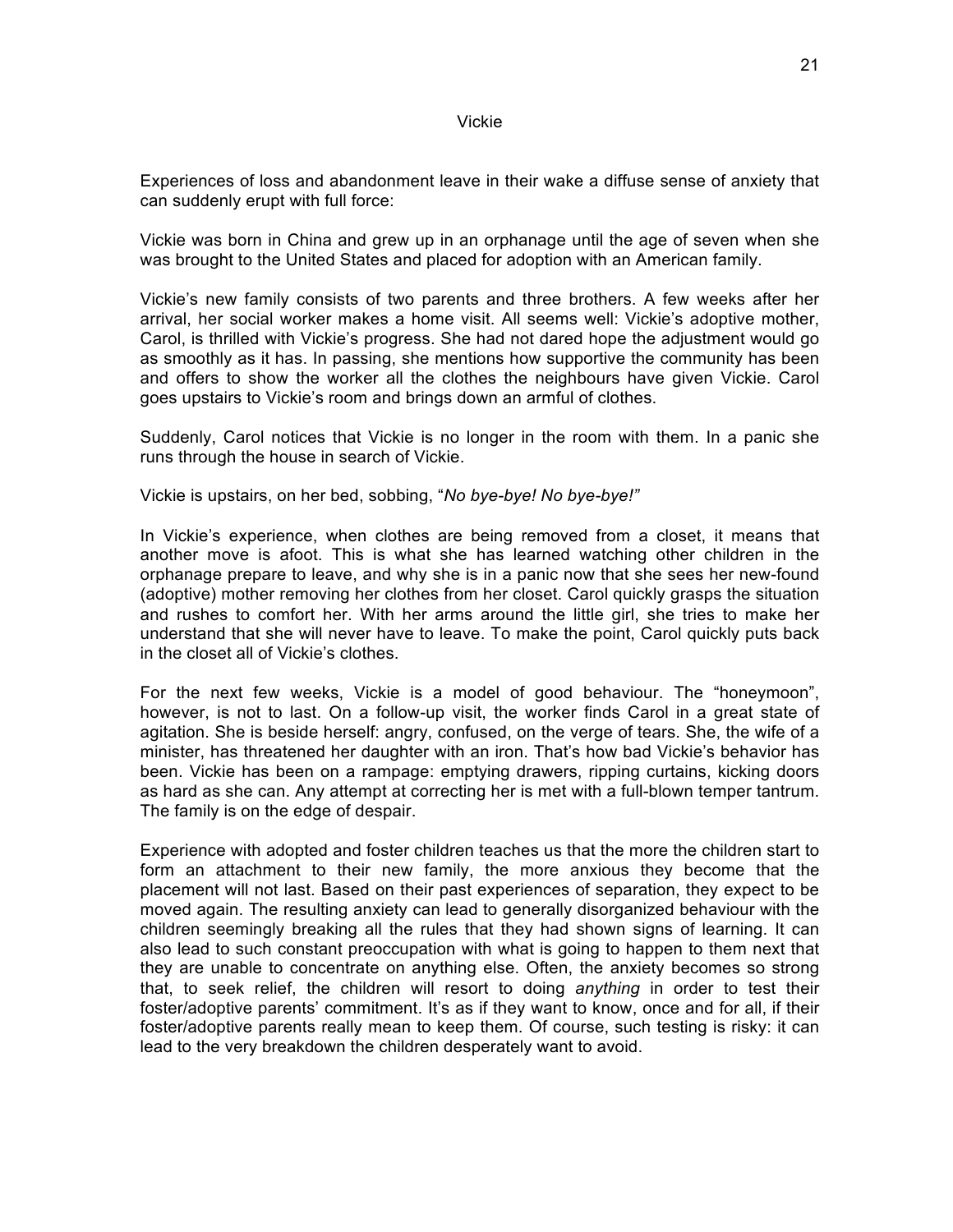Sadly, it is often during that testing period that placements break down. Often, we hear new parents say, "*Just when things were starting to go well, [my son/daughter] started acting up."* Sometimes the parents blame the child or the circumstances that brought the child into care. Sometimes they wonder whether the sudden downturn in the child's behaviour might not be a sign of mental illness. Too often, they blame themselves for not being up to the challenge. With a better understanding of the reasons for the children's behaviour, we can see that this kind of testing is in fact the sign of a budding attachment, and that the foster/adoptive family deserves not blame but all the support in the world during this tumultuous time.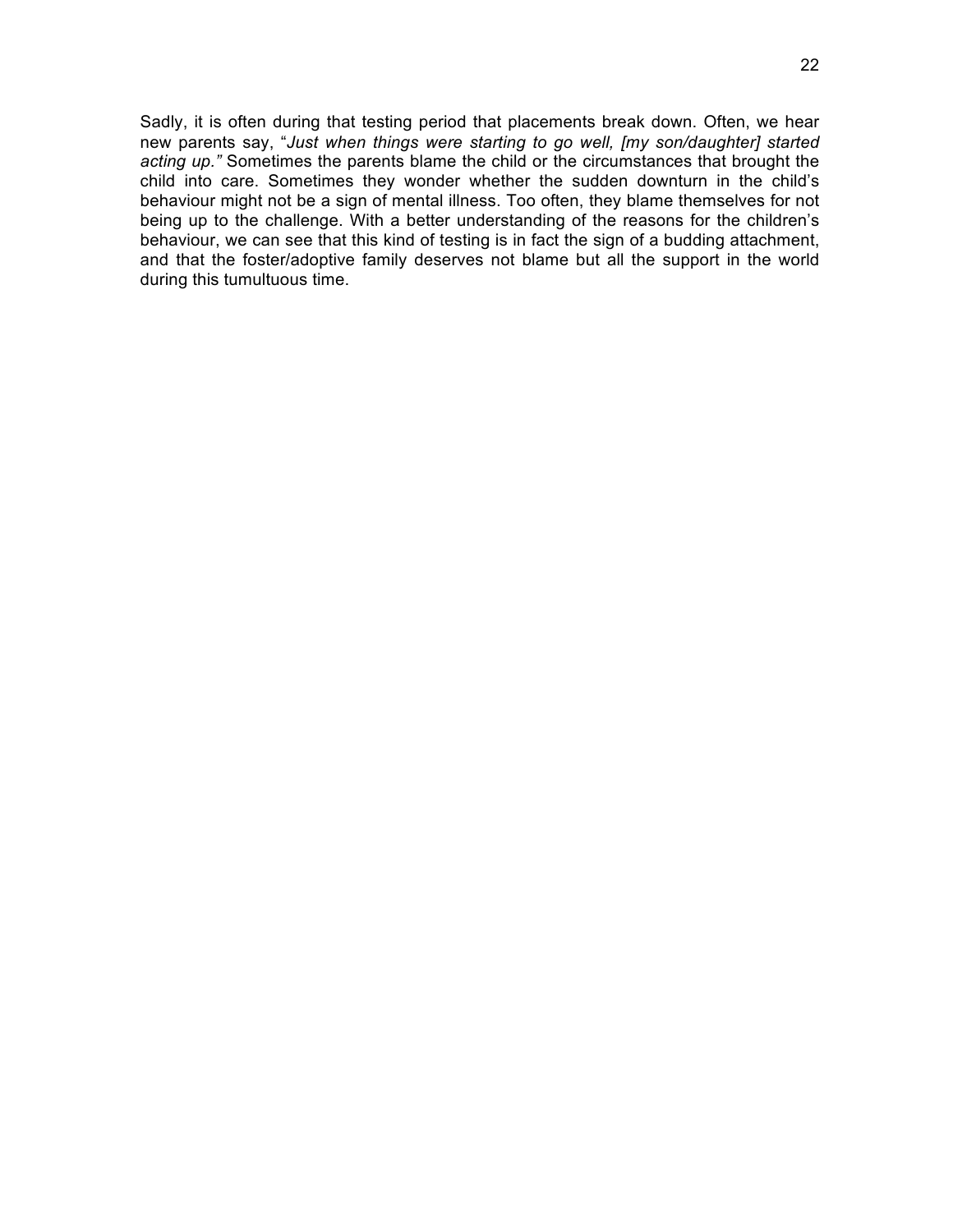### **Understanding "Scripts"**

### **I. The effects of neglect, abuse, separation and loss on children's capacity to form secure attachments**

Missing in Edward, Eric, Lisa and Vickie's story is the presence of that *one* person - that *one* anchor in their lives - whom the children knew they could count on to love them unconditionally and keep them safe. In this section, we look at how experiences of neglect, abuse, separation and loss affect children's capacity to form secure attachments. We will also look at how - out of these experiences - are born the "scripts" the children bring with them into care.

Daniel Hughes (1997) in his introduction to his book, *Facilitating Developmental Attachment: The Road to Emotional Recovery and Behavioral Change in Foster and Adopted Children*, writes,

**"When […] children fail to form an intense attachment to a parent, their developing sense of self is experienced as being bad and incomplete and their autonomy develops in a very limited and fragmented manner. They are likely to experience deep shame, intense rage, pervasive anxiety and extreme isolation and despair. They are also likely to manifest a variety of destructive and self-destructive symptoms whose functions are to attempt to make life bearable when it is lived outside the basic reality of interpersonal relatedness."** 

As noted earlier, for a child to be able to heal from such past experiences, "**he needs to develop working models of self and others that allow for a positive experience of self and a sense of trust in his primary caregiver's nurturance and commitment."** (Hughes, 1997)

In the next pages, we take up this notion of "working models" which, for the purpose of this presentation, we call "scripts."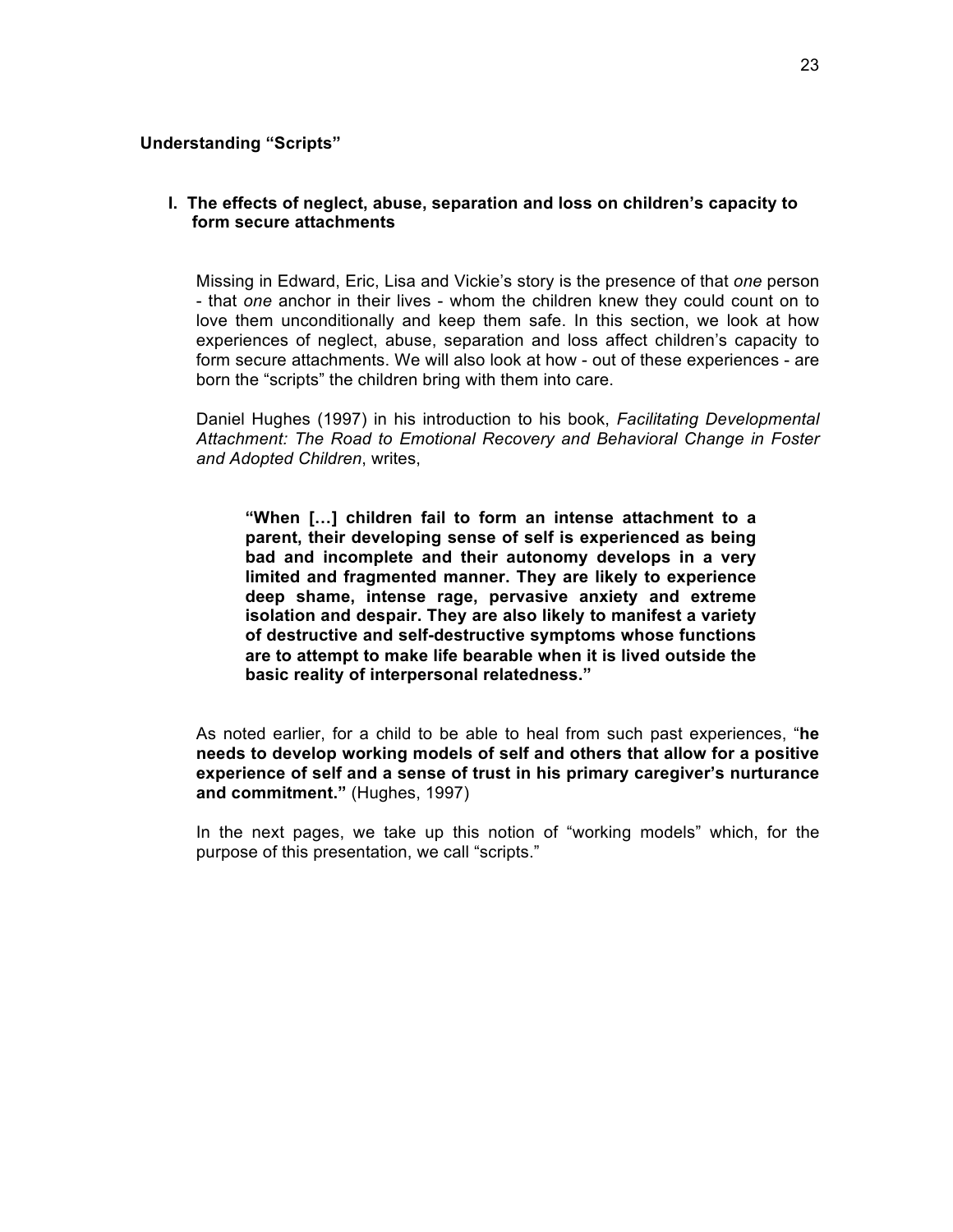#### **II. What are scripts?**

Children develop scripts by gradually building up ideas in their minds about relationships, based on their actual experiences of interactions with their caregivers.

- The experience that the child has with real people outside of himself becomes a part of himself that he carries around inside, in his own mind.
- From his experience, the child forms scripts about himself, other people, and the world. These inner scripts tell the child what to expect in new situations. They guide how he understands new experiences and how he acts in new situations.
- The child may not be aware of the scripts that guide him. They can be automatic, so much a part of him that he doesn't even notice them.
- Often, children do not remember scripts in words. The memories take the form of feelings, sensations, mental pictures, sounds, smells, and may include joys, sorrows, worries, hopes, and anxieties.
- The child absorbs both sides of the script both roles the child and the parent's (as we can see in the way children play with dolls, taking turns being the parent and being the child.)
- **"Experiences of neglect, abuse, and rejection adversely affect children's more generalized internal working models or scripts regarding relationships and their inner representations of themselves and of others."** (Sroufe et al., 1986)

Children who develop experience-based internal working models, or scripts, of their caregivers as being emotionally available to soothe their distress, and to provide a sense of security to them, develop complementary working models of themselves as being worthy of such protection and support. Conversely, children whose internal working models, or scripts, are based on experiences of neglect and rejection come to view themselves with shame, unworthy, and undeserving of protection. If these children carry these negative expectations and scripts into new situations, they will be likely to interpret in the actions of others, and to enact in their own behaviour, these longstanding themes of defeat, unworthiness and shame. By enacting these scripts themselves, they may induce others to respond in kind. Thus, in place of fulfilling relationships, they are more likely to encounter repeated experiences of struggles for control rather than mutuality, shame rather than affirmation, and fear and suspicion rather than trust. (Clipsham, 2007).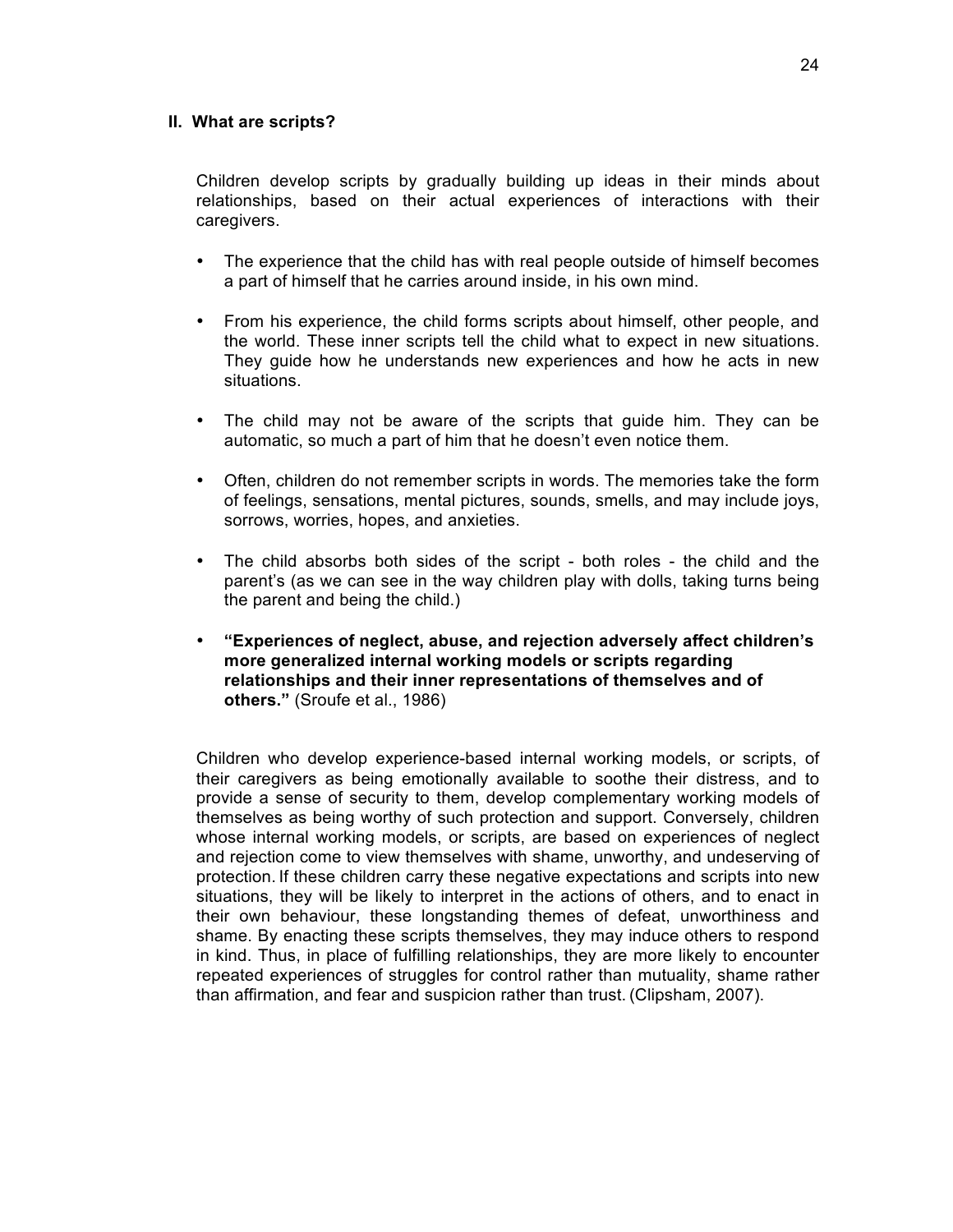**In order to protect themselves from the hurt of unfulfilled expectations and even harm from the adults around them, children learn to adopt certain strategies. These strategies include:**

- § Suppressing expressions of true feelings, especially negative ones, because it would be too dangerous *not* to do so.
- § Trying to take control, take care of self, siblings and sometimes parent too.
- § "Acting out," exaggerating emotional expressions to make sure others will pay attention.
- Risk taking, such as running away, endangering self, as a cry for help or expression of despair.
- Mistrusting what people say judging their commitment only by what they do.
- § Being quick to size up a person by that person's expression (a frown, a skeptical glance, a quizzical look…) and being quick to attribute negative motives to that person on that basis.

### **The strategies the children have developed to cope with experiences of abuse, neglect and trauma may have helped them to survive in the short run but may be maladaptive in the long run. (**Clipsham, 2007)

These strategies create barriers that make it difficult for the children to adapt to new situations. It takes them a long time to trust in their new caregivers and to sort out which strategies are worth keeping and which are no longer useful.

### **III. Scripts can change**

- Changing scripts, however, may be especially hard for children who have been abused and neglected: the scripts they've learned have often been crucial to their survival in very dangerous circumstances.
- § For some children, life has been so confusing and disorganized that, at times, they've had to "shut down." It is as though they have disappeared into themselves. As one adoptive parent put it, "You could pass your hand in front of their eyes - back and forth - and it's as if they cannot see you."
- § When in that state a state of "dissociation" the children appear emotionally paralyzed.
- Change itself may feel dangerous.
- § Because relationships have so often been a source of pain, these children may seek to avoid the very relationship experiences that could help them to change.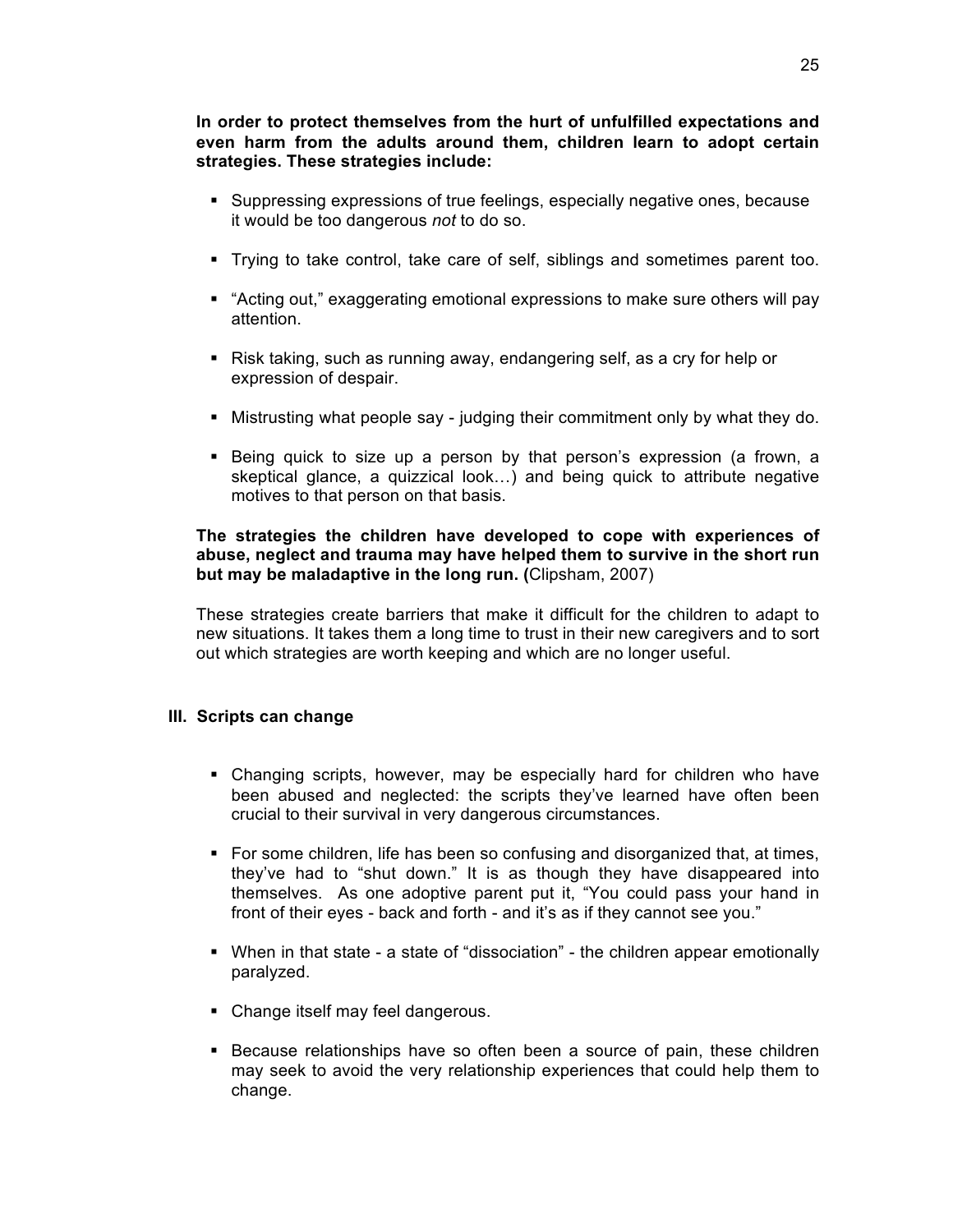## **Therapeutic Interventions with Children in Care**

*"When you didn't return me, that's when I started to think maybe you really wanted me."*

Vanessa, in a message to her foster parents

The coping strategies - the "scripts" - that children have learned in order to survive may stand them in good stead, or they may sabotage their future development. Running away, for instance, may have been a wise move on the part of a child being routinely abused; however, for a child to continue to run away from a foster home that offers her the best hope of permanency, and to expose herself in the process to very dangerous situations, would be counter-productive. Sometimes, children run away as a way to pre-empt what they think will happen to them, i.e. that they are about to be abandoned. At least, by taking the initiative, the children feel that they are retaining some control over their lives.

What if, in their new homes, their foster parents have no intention of abandoning them – yet the children behave as though they constantly expect to be abandoned and run away over and over again?

**"Helping the child learn to distinguish between the healthy and the destructive aspects of her coping skills" is the major task of treating abused children, writes Margaret Osmond and her colleagues (1998). "With help, [the child] can maximize her strengths while actively changing the patterns that are no longer useful or even destructive."**

How does one begin to try to change scripts?

### **I. Creating an** *emotional sanctuary*

Margaret Osmond and her colleagues (1998) write,

## **"The task of the therapeutic adult is to create the** *emotional sanctuary* **the child needs to do the work of healing."**

For one young adolescent, it was on a bus trip with her foster mother when, suddenly, the tears started to flow and she was able to release all the pent-up feelings about the sexual abuse she had endured. Perhaps it was having her foster mother all to herself (and the soothing rhythm of the wheels turning…)

One little girl we know took it upon herself to create her own "emotional sanctuary":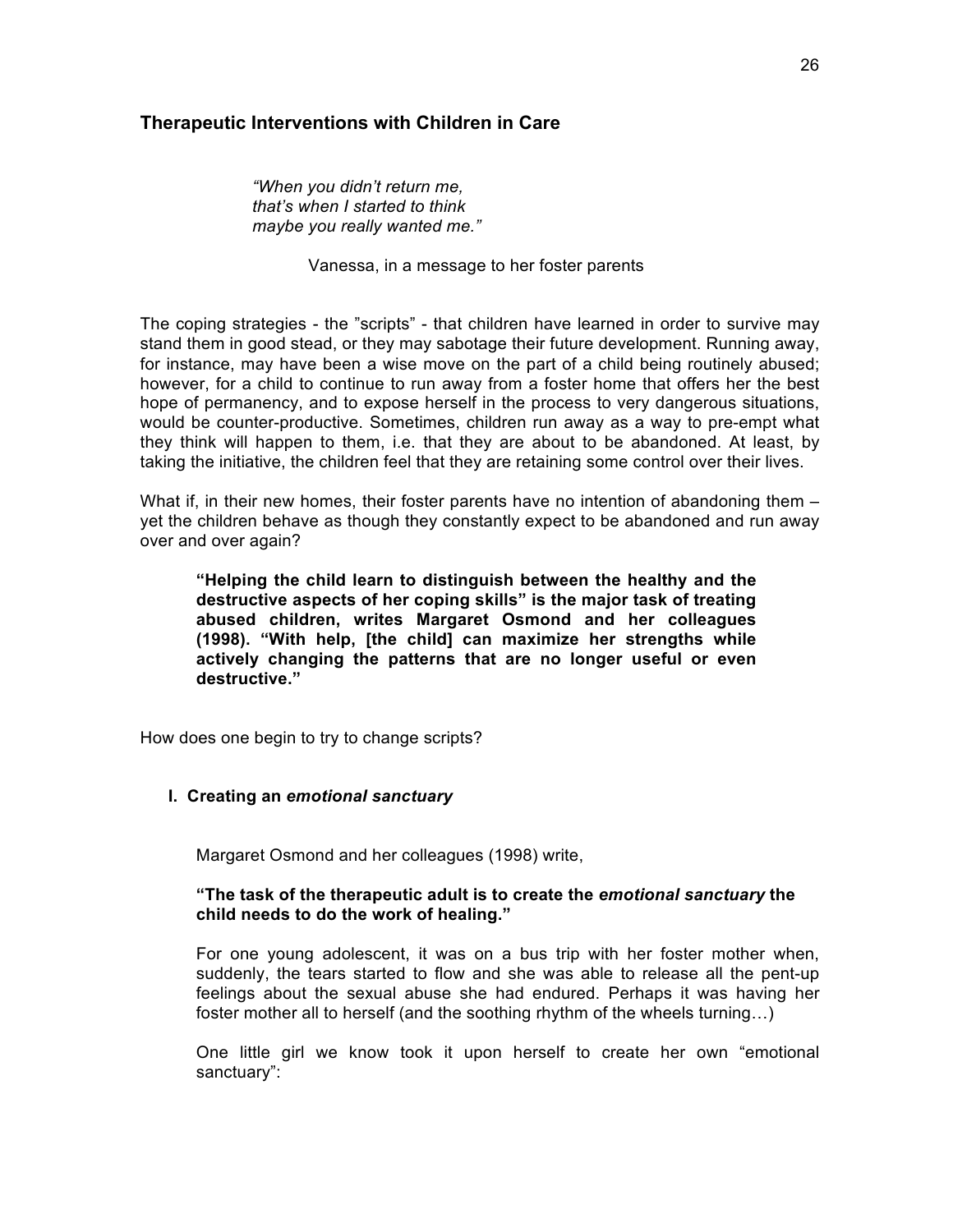Ever since coming home from school, Suzie has been rushing around the house, creating chaos everywhere she went. Exasperated, her foster mother says to her,

*"I don't think God would like to see you behaving in this way. I think you better go to your room."*

The child starts to walk up the stairs, turns around and with her hands on her hips, informs her mother,

*"I don't think this is what God would want me to do."*

(Foster mother):

*"And what do you think God would want you to do?"*

(Suzie):

*"I think He would want me to take my colouring book and colour at the kitchen table."*

(Foster mother):

*"Well then, I guess you better go and get your colouring book…"*

There is a chance that, in the sanctuary of the kitchen, with her foster mother by her side, Suzie will find a way to tell her foster mother what caused her to be so upset and her behaviour so difficult to manage.

### **II. Pacing the flow of the conversation**

When encouraging children to talk, it is important to make sure they do not open their "bags" too quickly. There is the risk that the child might reveal too much, too soon. The child may become overwhelmed by all the emotions that come tumbling out. And the foster parent left to try to put the pieces back together again.

### **III. Being prepared for the child bringing up material difficult to hear and even more difficult to respond to**

Children who have been maltreated become super-vigilant, always on the lookout for signs of rejection. It is extremely important to be prepared for the possibility that a child will bring up disturbing information, and to have a strategy in mind to respond to it. As one foster parent put it,

 **"***The last thing you want is to appear shocked by what the child says."*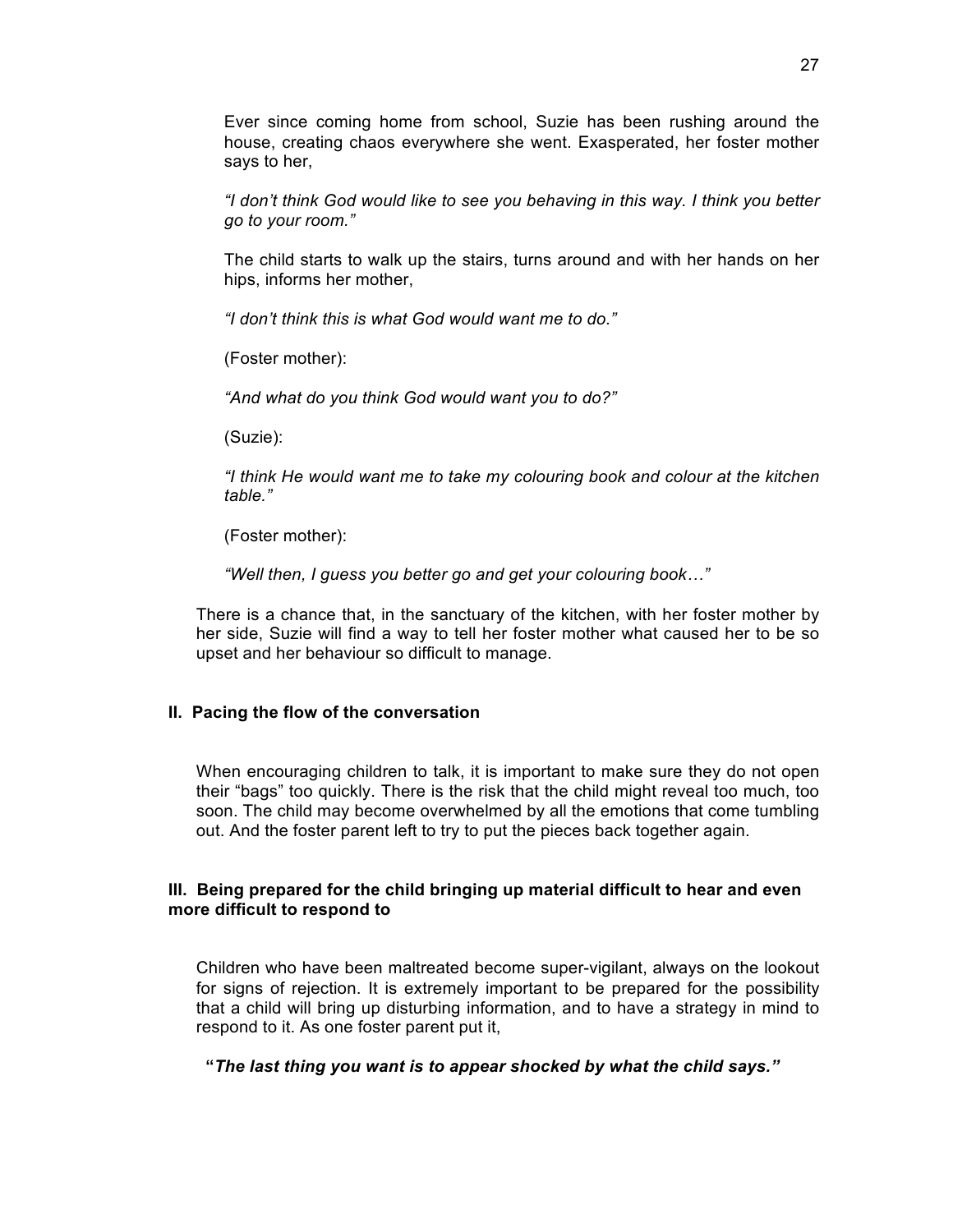#### **IV. Engaging the child in "therapeutic conversations"**

Edward's wishes revealed the story within the story of his running away: that he did not wish to run away at all but rather to be found.

To ask children to list their "Three Best Wishes" is one approach therapists use to gain insight into a child's frame of mind. This can help to decode the scripts underlying the child's behaviour.

Another approach is to use open-ended questions such as:

*Help me understand…*

*Sometimes, when children have been hurt…*

*Sometimes, it's hard for children when they feel nobody believes them…*

*Sometimes it's hard for kids when…*

As Margaret Osmond and her colleagues (1998) explain in their book, *Treating the Aftermath of Sexual Abuse: a Handbook for Working with Children in Care,*  questions such as these are meant as guidelines to pursue *"therapeutic conversations"* with the child.

"The questions act as a springboard for discussing important issues in more depth as the child becomes more comfortable. These questions are not meant to be used as a checklist. (The caregiver) should not pull up to the kitchen table with the child and proceed to ask the questions as if they were a survey to be filled in. We should resist any tendency to hurry through the questions and jump to a solution. As any individual experienced in working with difficult children already knows, being in a hurry will result in a child who is upset and highly resistant.

"Instead, the questions communicate a set of ideas, thoughts for exploration, or places to look for understanding; they may be used as a framework for discussion when the appropriate therapeutic moment presents itself. (The adult) asks questions in a musing, reflective style, as something for the child to think about… (In the process) the caregiver can help the child to explore ideas that will eventually lead to an understanding that something about the events of her past is acting as a script for her present."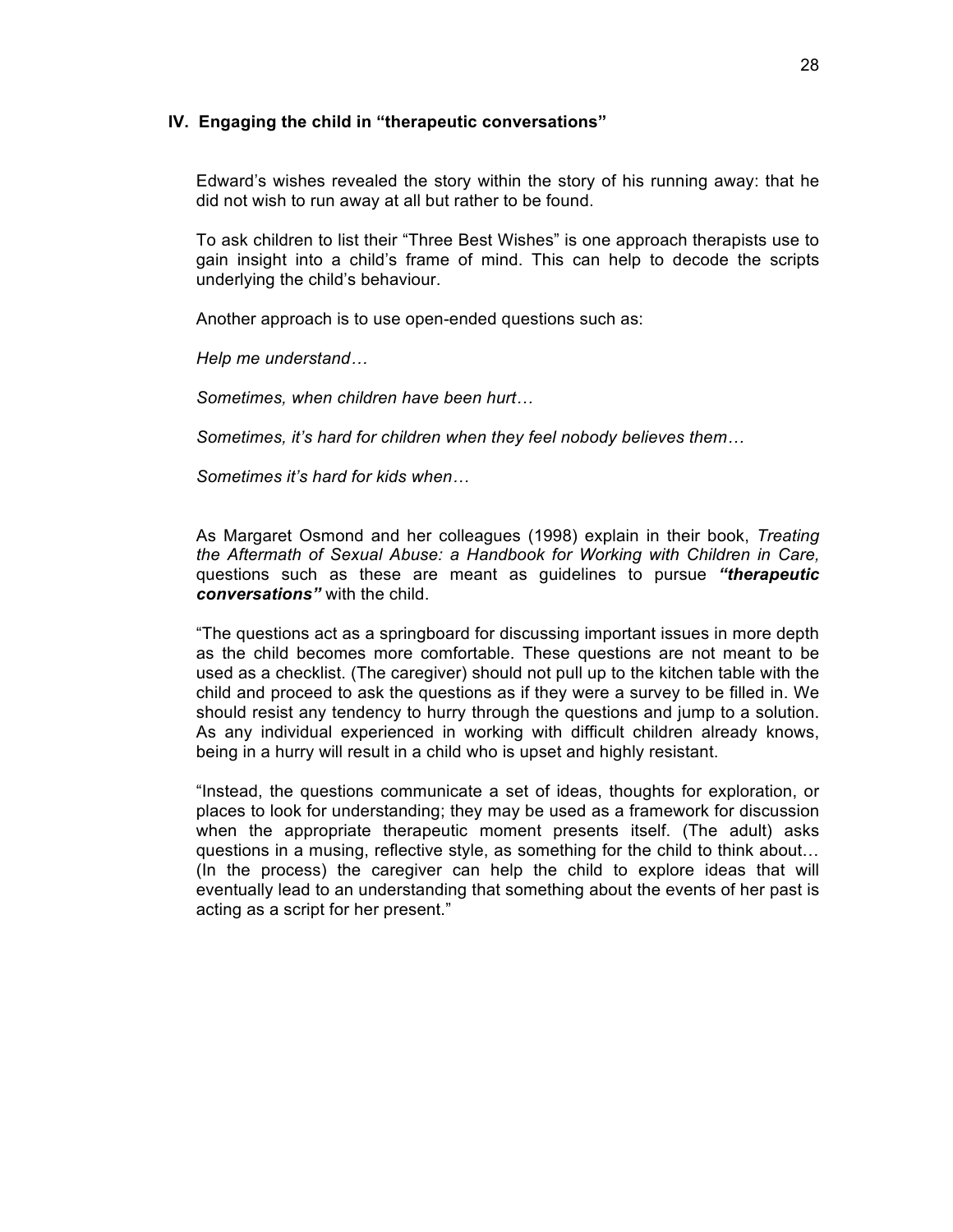**V. Supporting the child as she explores different options to her usual ways of behaving and helping her to weigh the relative advantages and disadvantages of each**

One foster parent describes her role as follows:

*"For me, I see it as giving the kids options. They [now] see people in different*  roles. They see there is not only one way to act. They see they can have control *over the script they use."*

Another foster parent puts it this way:

*"Yes, what we can do is to propose to the children different options and give them the self-confidence to put together the 'script' that best fits their sense of self."*

#### **VI. Maintaining structure and rules**

The question often comes up as to whether, knowing the reasons behind a child's behaviour, we should then change the "consequences" - in other words, bend the rules somewhat.

For the children, despite their protests to the contrary, having rules provides a sense of security. Consistency helps them plan their own behaviour. Especially when there are other children in the home, they draw reassurance from being treated the same. And the children do have a strong sense of "fair play" and are more inclined to accept the consequences to their behaviour than we often give them credit for - as long as they see the consequences as "fair."

In addition, of course, the children do need to learn what to expect when they go out into the world - when rules will not be bent to accommodate them.

### **VII. "Connection before Correction"**

This expression is the title of a blog by Jane Nelsen in which she describes the work of Carter Bayton, a teacher known for his skills in turning around the behaviour of severely acting-out children in his classroom. His philosophy was,

#### *"You have to reach the heart before you can reach the head.***"**

An example from our own experience:

*Mark, 3 years old, has just begun nursery school. It is snack time. Suddenly, Mark can be heard screaming at the top of his lungs. All he wants is "another cookie" but the staff won't give it to him until he calms down and can ask "nicely". The*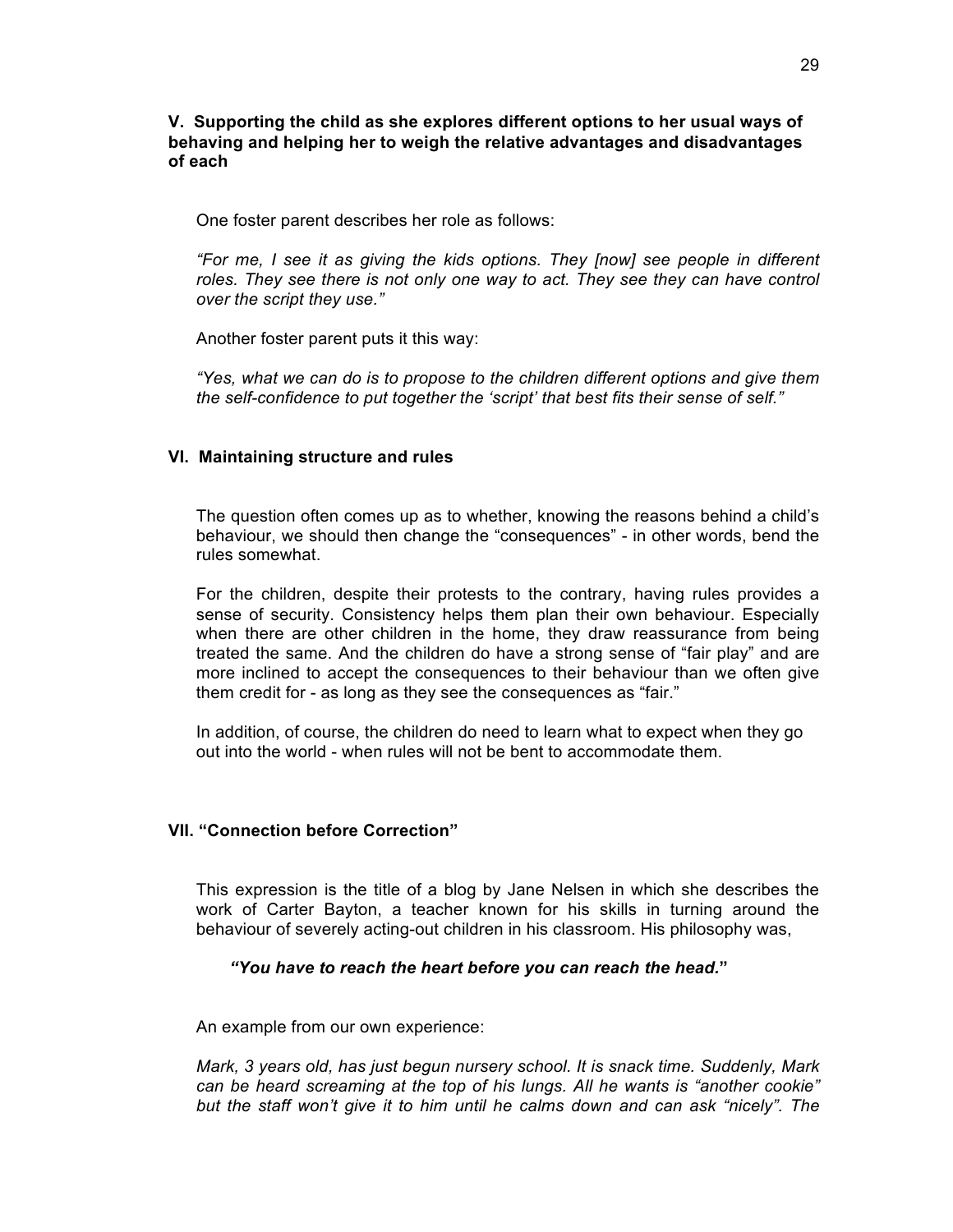*screaming intensifies. The head teacher rushes over to the child and offers him a cookie. Only then does she explain to him that, here, in the nursery school, he doesn't need to scream. " Perhaps next time, he could try his quiet voice?"*

*The teacher has understood that Mark has been raised in an environment in which he needed to make a lot of noise to have his needs met; the more noise, the greater the chance that someone will eventually listen to him. The script he has learned is that, if you don't speak loudly, no one will pay attention to you. And that sometimes it takes many tries before someone will.* 

*By giving Mark his cookie promptly, the teacher has connected with him. Little by*  little, through her relationship with him, she will be able to show him that there are *other scripts that, at least in the nursery school, will serve him better.*

\*\*\*

When we are taken aback by a child's behaviour, it is helpful to ask ourselves:

Could there be something more to this story?

What is the child's understanding of what happened?

What are we communicating by our expression, by our gestures?

Are we "connecting" with the child at an emotional level?

Does the child feel safe, supported?

Sometimes, the best strategy is just to hold the child.

Or to sit with her - even without saying words.

Or to play music together:

*Ten-year old Stevie has been acting up in school. He is angry that he has been moved to a new class. Recently, he has been diagnosed as having attention deficit disorder and this has meant having to change buses and having to change friends. At home, things are unsettled as well with frequent fights between his parents. His refuge from so much chaos is in music.*

*The principal of the school is aware of Stevie's situation and invites him to spend fifteen minutes a day in his office - listening to music together.*

*Stevie still has to do his homework. He still has to try to "keep on track" in school and still misses out on privileges when he doesn't follow through on his assignments. But every day, no matter what his performance has been like in the classroom, he gets to spend fifteen minutes in the principal's office - listening to music together.*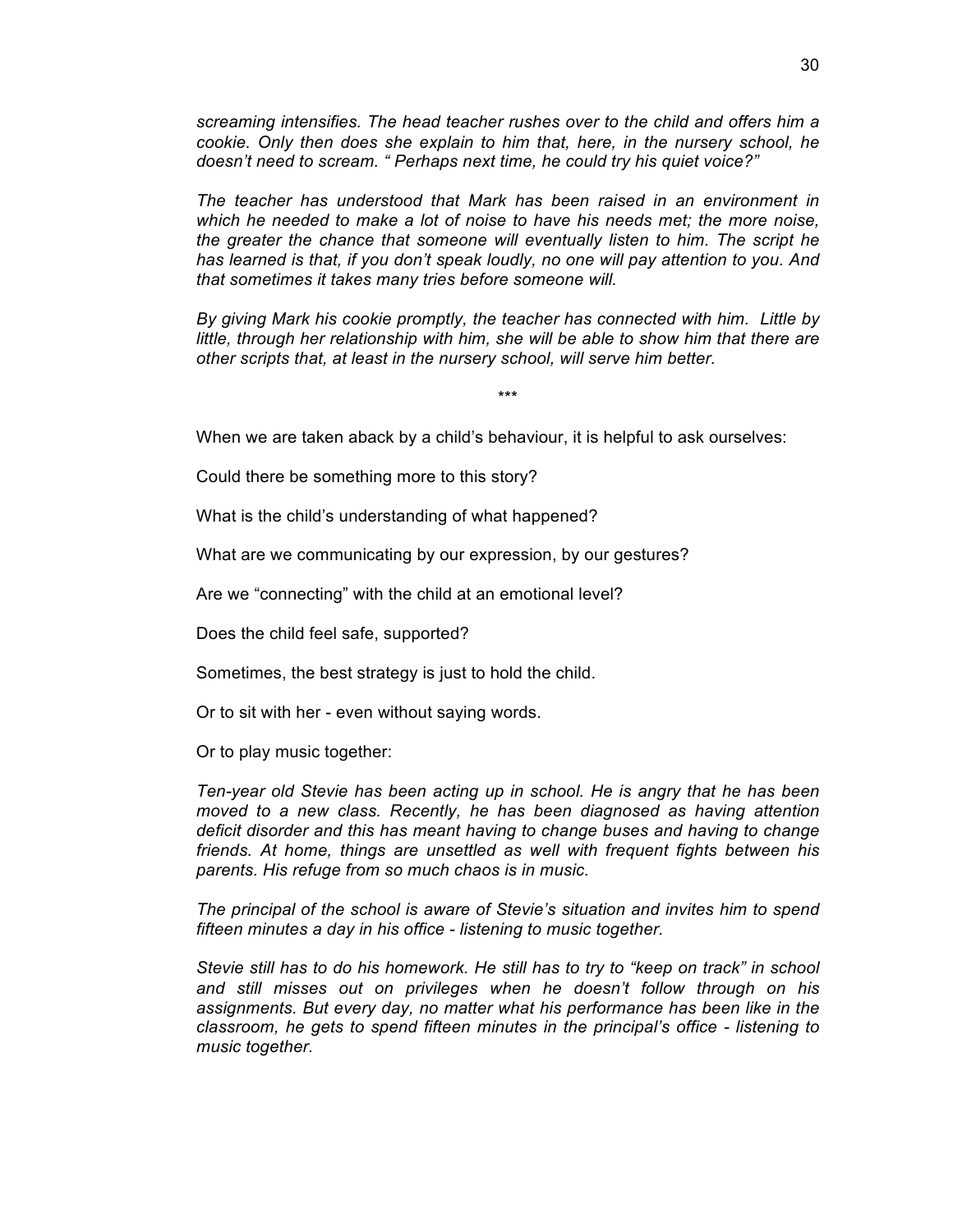*In his yearbook, Stevie describes the times he was "sent to the principal's office" as "the best" in the whole year. To the Child Study Team, it is clear that this protected time - independent of Stevie's behaviour in the classroom - is the reason Stevie managed to stay in school and make it to the next grade.*

\*\*\*

When we respond to a child in a way that he does not expect, when he feels accepted in spite of his "bad" behaviour, our connection with him grows.

When we reflect back to him an image of himself of which he can be proud, we give him the strength to accept the "correction" and encourage him to try to do things differently.

#### **VIII. "Flipping the Script"**

Allowing the child to make mistakes - and still be "there" for her afterwards, helping her to pick up the pieces and to start the process anew: *that* may be the biggest change in script of all… both for the child and the caregiver.

Another way in which change can be introduced is by **not** confirming the child's worst expectations:

**"When in fact we don't confirm the children's worst fears - then we are showing the children that there is another way, other scripts that will serve them better."** (Clipsham, 2007)

Some examples:

The child who expects to be "thrown out" of the home because of his running away is startled to see that, while you do not condone his running away, you are not even considering "sending him away."

Same for the small child who expects you to remain "mad" forever and is surprised when you give him a hug after "quiet time."

Same for the young girl who expects you to be shocked beyond belief by her disclosure of sexual abuse and discovers instead that you share her grief.

Same for the child who expects to be scolded for poor grade performance and discovers instead that you will advocate for him in school.

And still another example, this time involving a teacher:

After much anguish and reflection, Clara decided to move her foster child, sevenyear-old Timmy, to a new school. She wanted to see if, in this new setting, he could overcome the negative reputation that had settled on him in his first school. Needless to say, she was very worried about the kind of reception awaiting Timmy in his new school and worried about the impact that would have on him. One can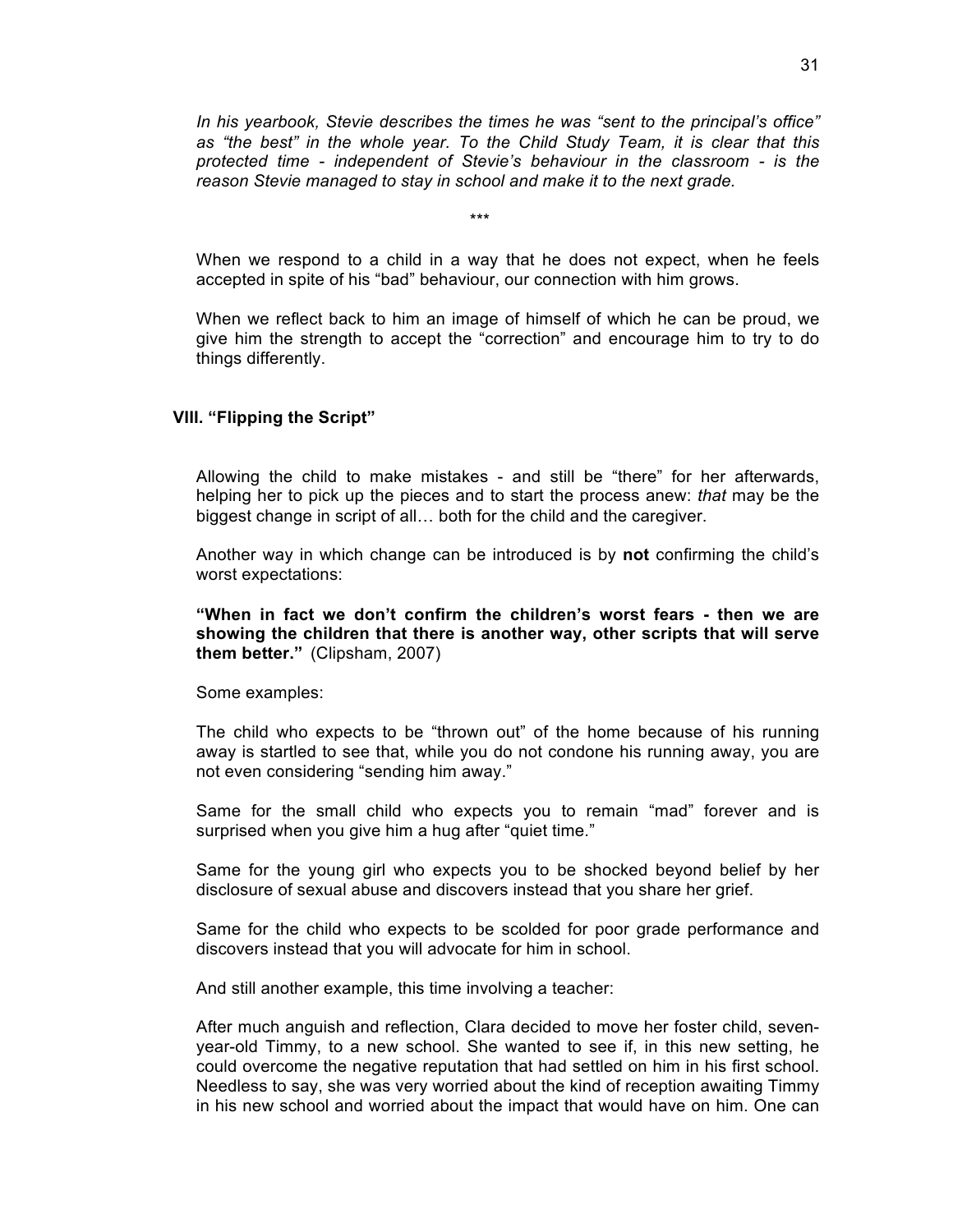imagine her surprise and relief when she went to see Timmy's teacher shortly after school had started and discovered that the person she had so dreaded meeting was in fact this "tiny, little older lady," with her arm around her boy, tousling his hair. "Best of all," this parent reported, "the teacher kept telling him how well he was doing."

As Clara put it,

#### *"She, the teacher, flipped the script."*

Instead of reinforcing the child's negative scripts about himself - garnered through repeated experiences of failure in his previous school - this teacher substituted a whole new script for him, one that told him he was worthy of her warmth and support.

\*\*\*

When children are met with responses that are so different from what they have been used to, they are likely to react with scepticism, as we see in this story written by a veteran foster parent:

*Five years ago, Alex and his younger brother arrived at our home. After being introduced to me, Alex took a good look at me and exclaimed, "You are black and you are old - I am not staying here!" You see, we had been introduced on the phone before, prior to our meeting, and he had assumed I was white and young. Needless to say, I was quite taken aback by this. After regaining my composure, I reached out to him by saying, "Black old people are nice and I plan to be extra nice to you."* 

*It didn't work.* 

*As soon as the worker left, all hell broke loose. The boys, led by Alex, decided to destroy the room, screaming in chorus, "We want Mama! We want Mama!" "Mama" was their previous caregiver, whom I might add, was abusing them daily. This went on for quite some time, with me thinking, "What have I got myself into? What can I do with this?"*

*I prayed. A thought came to me. I closed the bedroom door, sat in the middle of the floor and started to sing. I opened with the hymn, "What A Friend We Have in Jesus." They stopped cold. Alex looked at his brother and exclaimed, "What's wrong with her? She's crazy and she's got an ugly voice!" I continued to sing and the screaming stopped.* 

*It was Day One, the beginning of a very challenging journey.*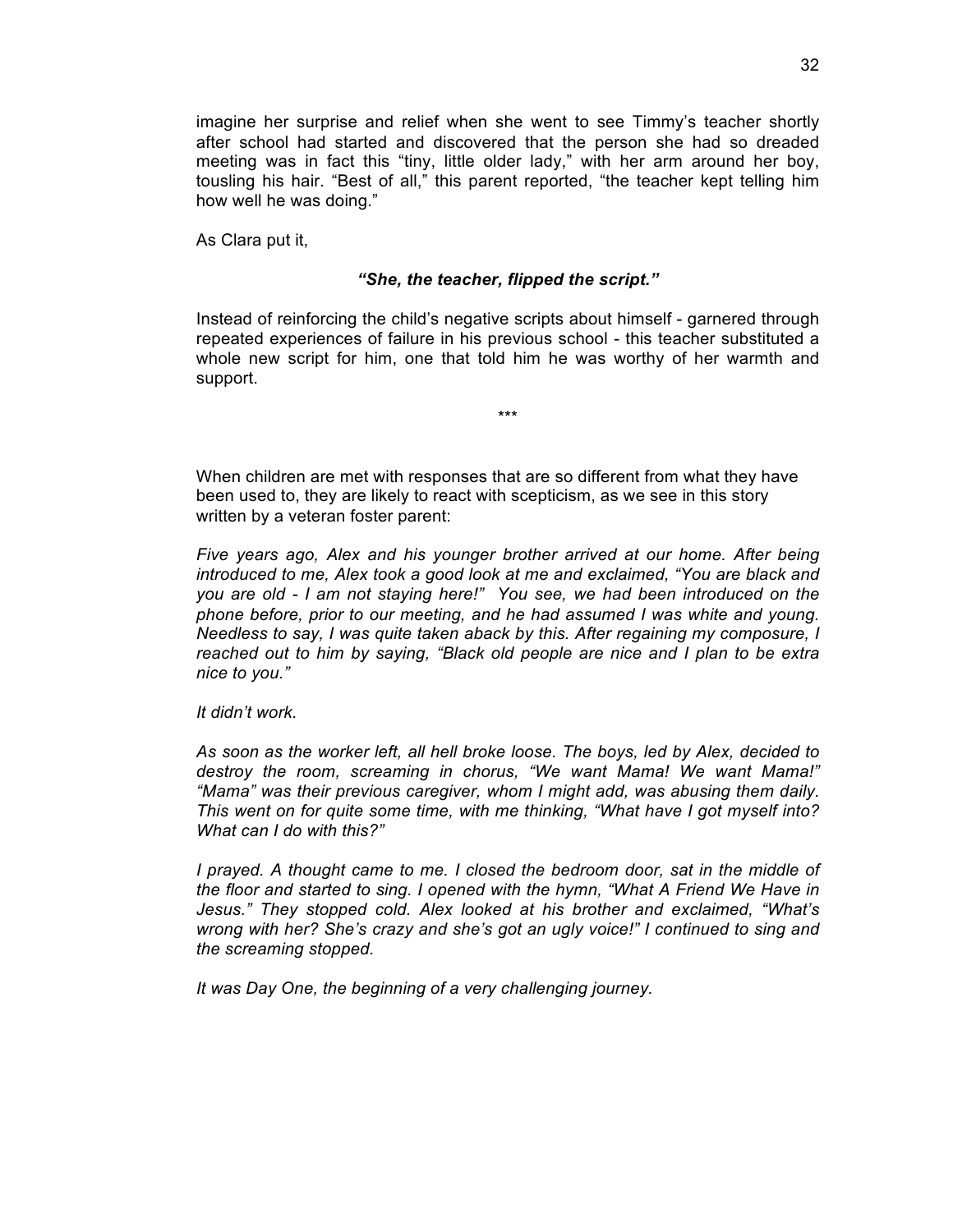*Alex would trash his room completely; trash the whole house, destroy his property, his brother's, and mine, … jump out of windows, beat on all the doors and windows with a hockey stick, beat on my car and damage it with rocks… At one point the neighbours even called the police. It seemed he was always testing me to see if I would send him away - and acted as though he didn't care if he was*  sent away or where he was sent. I kept reassuring him that he was not going *anywhere and that he should give up trying…*

*No matter how I felt and no matter what he did, I never stopped giving Alex lots of love, caring and, most of all, understanding. When all was calm, after a bad session, I would go to his room, sit with him, test the waters, put my arms around him and try to find out how he was feeling…*

*I* decided he was not going anywhere. I continued to pile on the love and *understanding, trying new methods, and most of all, lots of prayer. And then when it seemed that my prayers weren't being answered, things started to change slowly. It was as though Alex woke up one morning and realized he wasn't going anywhere… Things started to settle down at home.*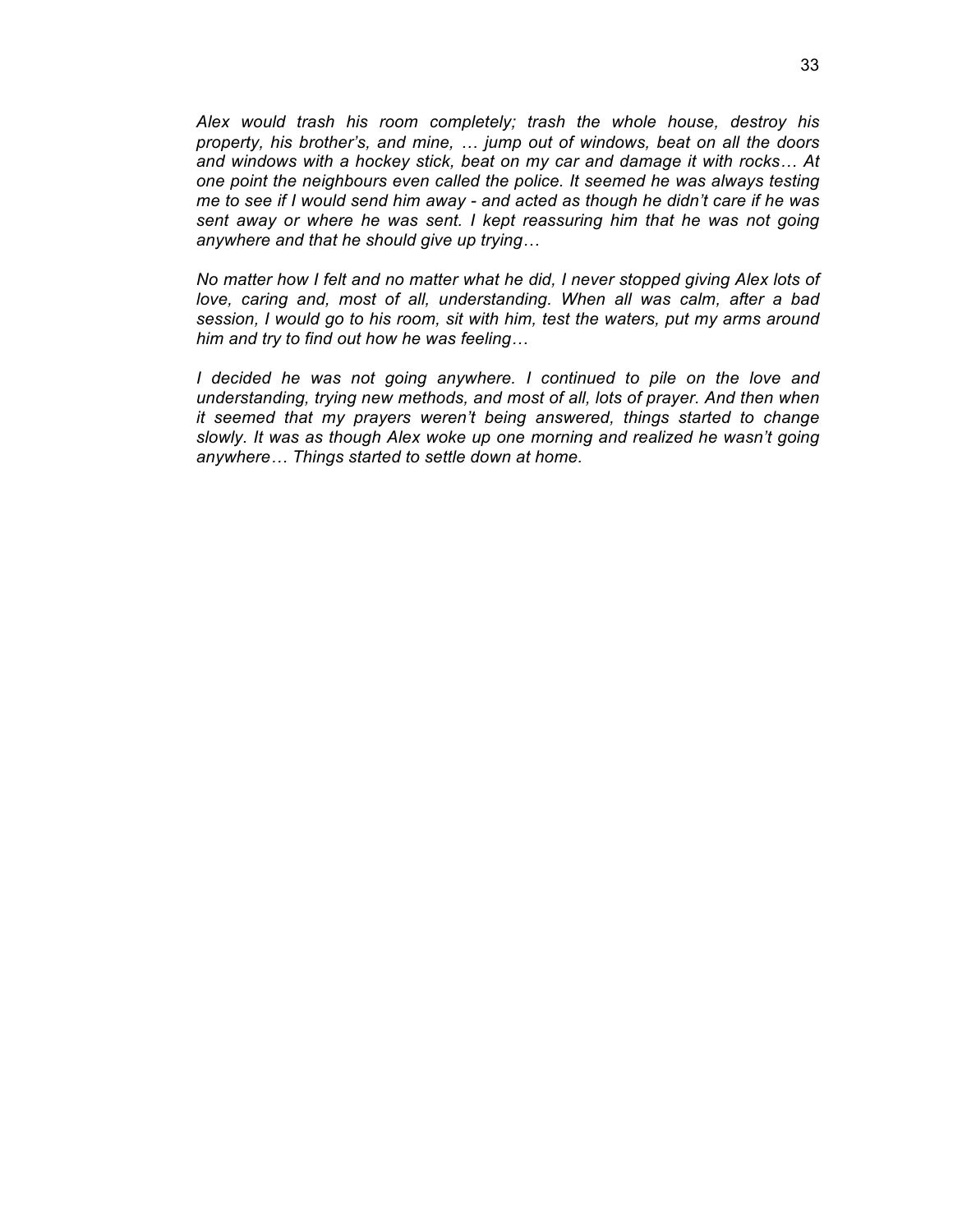#### *Long Journey to Trust*

Our last story, written by long-time foster parents Nellie and Bernie, begins with the arrival of their young foster child, Thomas. We watch as they come to the realization that Thomas is paralyzed by the script of silence he has adopted in order to survive in his previous home. Slowly, gingerly, in the emotional sanctuary of their home, they help to release him from that script and to begin, at last, to share with them the burden he has carried all his young life.

*Thomas, seven years old, is at our door, late at night, with a worker and two police officers. He has come from an environment where there was some form of abuse or violence in a place that was his home. He doesn't know you and he now finds himself in a home that is foreign to him where he is told that we will look after him, and he doesn't know why. We are strangers to him and he has no reason to believe that things will be any different with us than they were at his last home; they could even be worse. Thomas doesn't trust us.*

*Thus begins a journey that will focus on meeting his needs in every sense. The first stage of the journey is often traumatic as he learns the ways of our home while trying to cope*  with the trauma that he cannot or will not discuss. In Thomas' case, he would not tell *anyone who did what to him.*

*Why should he? He doesn't trust them either. Of greater concern is the fact that Thomas has kept this all internalized, living with the trauma of guilt, fear and anger he creates for himself in his own mind. So we feed him, clothe him and see that he gets to school every day. The physical and educational components of his care are generally easy to meet. But we want more than that for Thomas…We want him to feel comfortable in our home and know that he is loved. A longer-term goal is to help him address, understand and deal with the issues that brought him into care. For this, we will need his trust.*

*We have not found a manual on how to gain a child's trust by following a step-by-step process that "works every time." Thomas' story is unique and differs from that of other children that come into care. For Samantha, we had to develop different strategies, as we had to for Jawal and Maria. Our experience has taught us, however, that there are some basic principles that facilitate the process and thus enhance the likelihood of success. We share these with you in the hope that they will help foster parents with their challenges and provide workers with some appreciation of the challenges that exist in a foster home and of how their role is key to our success.*

### *Consistency*

In the first two days that Thomas is in our home, he begins to see that there is a routine *he can count on. Meals, bedtime, baths, play time, etc. follow a regular pattern which, with time, he comes to realize he can count on. Fears, outbursts and inappropriate behaviours are dealt with calmly and promptly; the need for hugs and reassurance are met in a similar manner. He "tests the waters" from time to time, with actions and words he knows we do not approve of, to determine our boundaries and to see if he can get us to react like others have. When this doesn't happen, he begins to see that he can count on us to deal with him in a manner he can predict and understand.*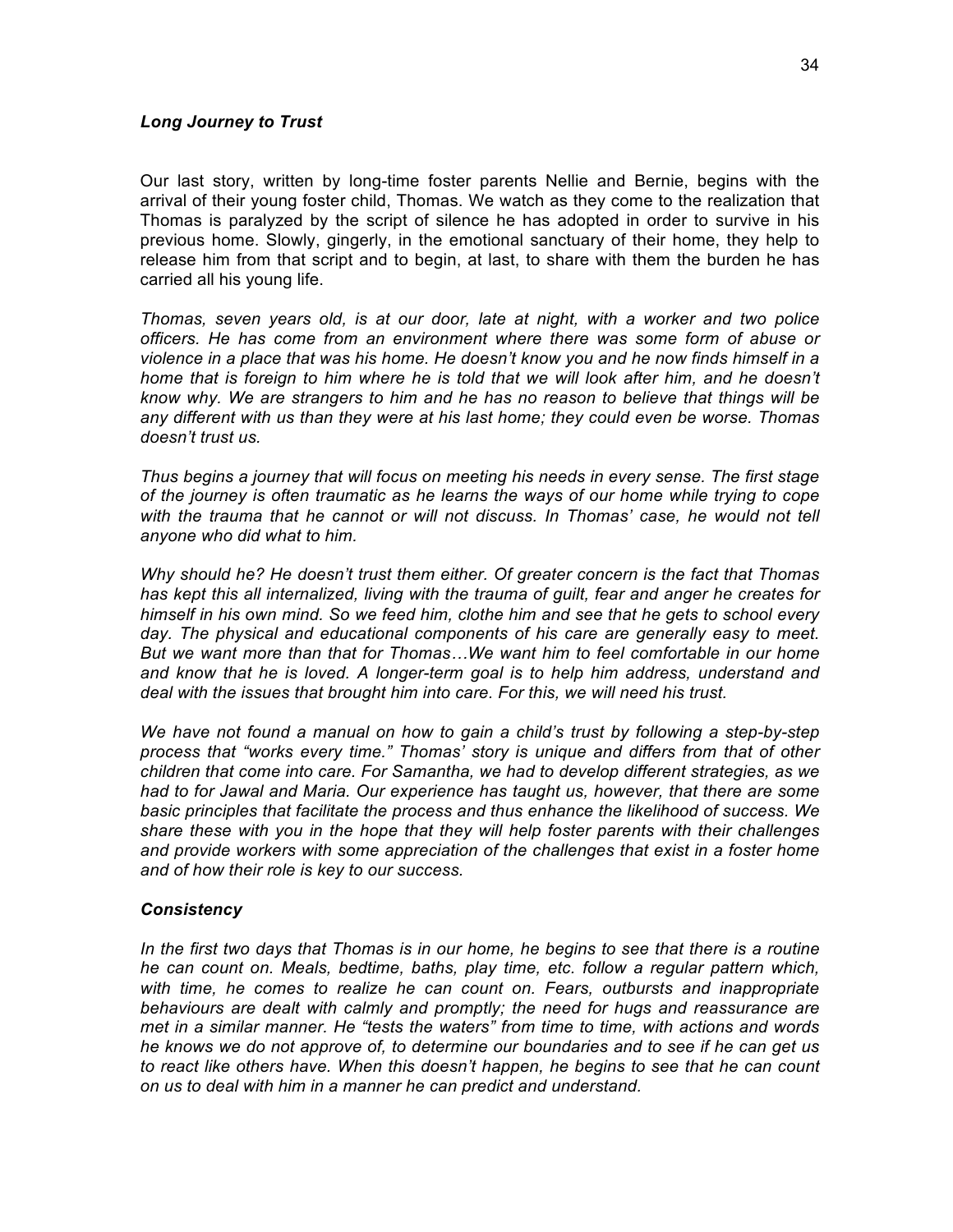*Our first goal has been met - Thomas has begun to feel comfortable with us. Consistency increases this comfort level as time goes on. Comfort, in many cases, leads to love.*

#### *Honesty, Patience and Intuition*

*As concerned foster parents, we are eager to have Thomas tell us the details about life in his home. Really, we are looking for him to tell us what happened to him, and who was involved. We are looking for him to disclose. In our eagerness, we never promise that he can tell us and that it will be "our secret" when, in fact, we will likely discuss it with a worker and perhaps our family members. We are very mindful that children listen to and watch closely what everyone around is saying and doing. It is quite likely that what he discloses, once shared with others, will get back to his ears. At that moment, any chance of establishing on-going trust would be lost.*

*We know that we must be patient. With young children like Thomas, we generally see a breakthrough after about six months in care. With some, like Maria, it came sooner; with others it was much longer. At some point, we do begin the process of gaining some information from Thomas. The occasional question, dropped in a casual manner, gives us cues as to whether he is ready to talk about it or not. We will know from his response or reaction. We count on our intuition to tell us when the time is right.*

*When it does happen, it is both a terrible and marvelous experience. Frequently, it is the child who sends out the first clue that there is something that they want to talk about but are afraid and somewhat hesitant. While his foster mother, Nellie, was cooking dinner, Thomas casually asked:* 

#### *"How come you and Bernie don't beat children when they're bad?"*

*With careful response and soft questioning, she opened the door a little. She did not pursue the discussion beyond answering his questions. She knew that he was processing his issues in his mind and perhaps still testing to see if this was someone he could trust. We bided our time.*

*A couple of weeks later, after bedtime stories were finished, Thomas told Nellie that people didn't treat him at home the way he was treated by us. With a single question, Nellie opened the doors and everything came pouring out … the beatings, the confinements in the closet, the sexual abuse, the threats to ensure silence, etc. The tears flowed as fast as the words. The rest of the evening was spent in calming and reassuring Thomas until he finally fell asleep.*

*The horror of it all is hearing what happened to this child in front of you. The marvel is the sense of relief you could see in his face as he finally was able to unleash the demons that so plagued his mind. We got to this point because we gained his trust.*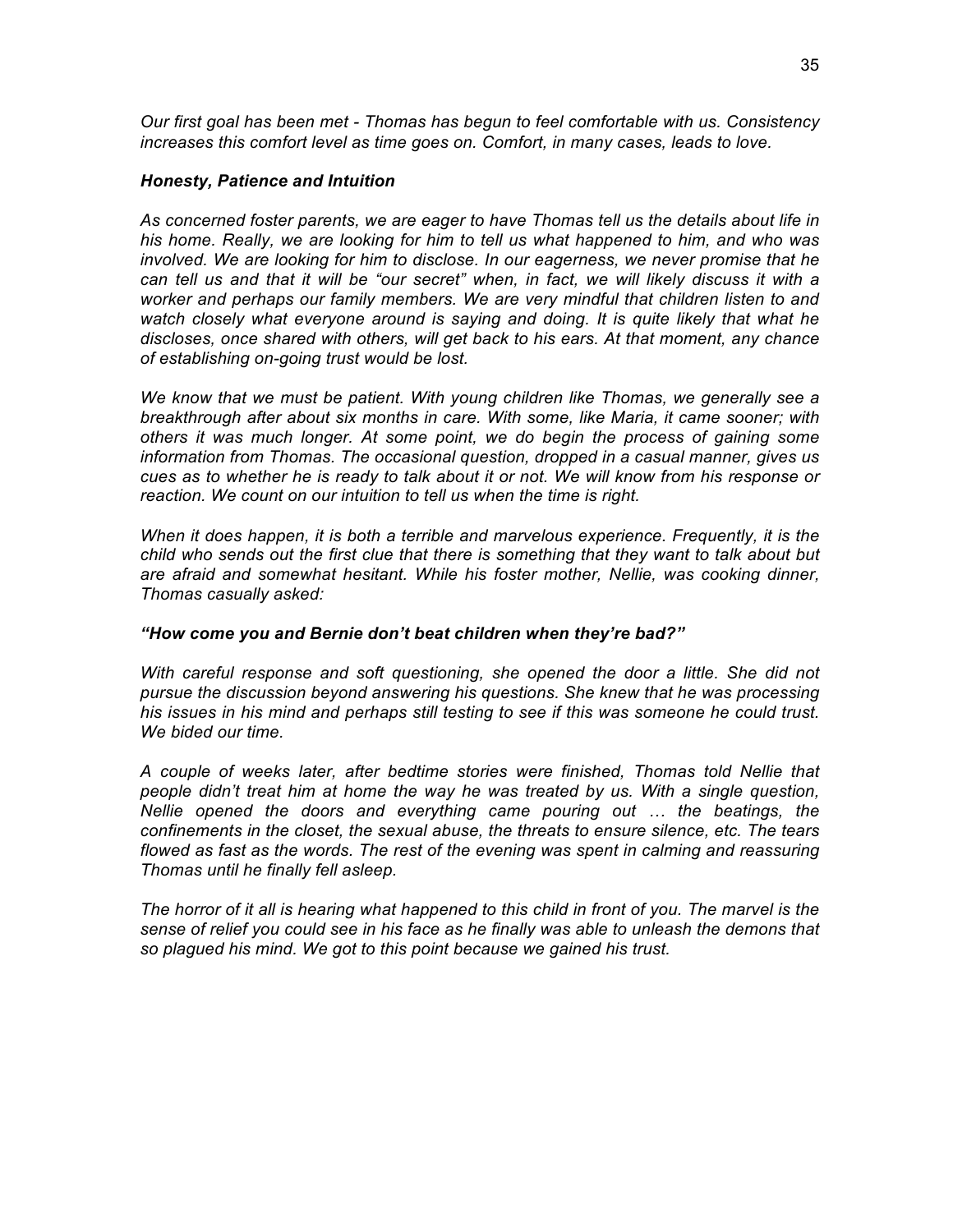#### *Moving on*

*Early on, we had told Thomas that we could not promise that we would not share with others what he tells us. Now that he has disclosed, we tell him that we are going to discuss this with his worker, Eileen, who will want to talk to him about it too. He knows Eileen as she been to our home to see him many times. He sees that we get along great with her so the trust can be extended and he says that is OK. What followed from this point would make the subject of another article.*

*Once the details of the horrors that were part of Thomas' early life were disclosed, a process was set into motion that involved many people, including teachers, police, psychologists, judges, to name a few. Today, we know more about how to handle disclosure but this was not the case in our first experiences and we may yet encounter a situation with different twists that challenge our ability, knowledge and resources. For this we counted on and continue to look to the foster care system that includes workers and other foster parents for support and guidance.*

*Once a relationship is established with workers or foster parents, we generally come away richer from the interactions. Sometimes we get some advice that helps us deal with the challenge, sometimes it is just reassurance that we are doing as much as can be expected. We trust their advice.*

*Relationships have their origins in trust. From that we get to caring and from there we get to love, without boundaries.*